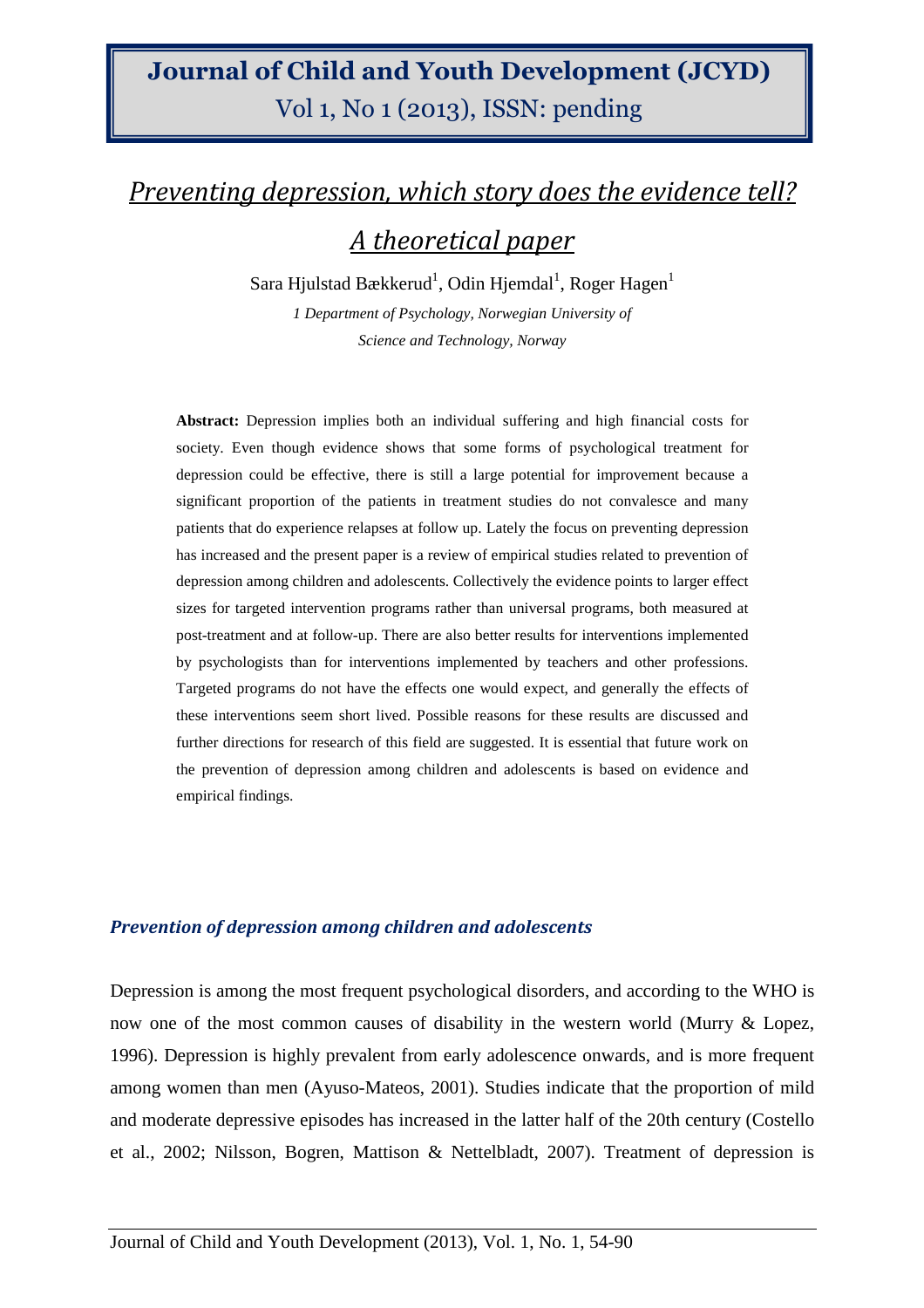costly, e.g. in Norway the direct costs related to treating depression are estimated to be 220 million Euros per year (Dalgard & Bøen, 2008).Depressive disorders also cause about 30% of all disabilities in Norway (Mykletun & Øverland, 2006). In addition to these societal costs, depression also causes considerable subjective suffering and experiencing a depressive episode is also the primary risk factor for new episodes of depression (Lewinsohn, Seeley, Solomon & Zeiss, 2000; Fergusson, Horwood, Eidder & Beautrais, 2005).

 There are several different treatments for depression. Research indicates that a large portion of the patients treated do not respond to treatment, which is the case both for pharmacological treatments (Kennard et al., 2006) and for psychological treatments (Elkin et al., 1989; Kennard et al., 2006; Weersing & Weisz, 2002). Only about 50% are cured after treatment (Dimidjian et al., 2006; Roth & Fonagy, 2005). According to several different treatment studies, relapses occurring after treatments are a common finding across several treatment studies. As many as 40% have a relapse within the first year after treatment has ended, and about half of the patients relapse within a period of 18 months (Dimidjian et al., 2006). The probability of a new relapse increases by 16% with every new episode (Solomon et al., 2000).

 Cognitive behavioural therapy, (CBT), has been shown to be among the most effective methods in the treatment of depression (Blackburn, Eunson & Bishop, 1986; Dobson, 1989; Elkin et al., 1989; Lynch, Laws & McKenna, 2010; Teasdale et al., 2000; Weersing & Weisz, 2002), and seems to prevent relapses to a larger extent than pharmacological treatment alone (Blackburn et al., 1986; Lynch et al., 2010; Teasdale et al., 2000). Even though CBT is viewed as an effective treatment intervention, there is still a relatively large portion of the patients being treated that do not respond to the treatment (Elkin et al., 1989; Kennard et al., 2006).

 Based on the magnitude of the problem depression poses and the general effectiveness of treatment, alternative approaches like prevention are receiving increased interest and prevention has become the focal point of new long-term aims in countries such as Norway.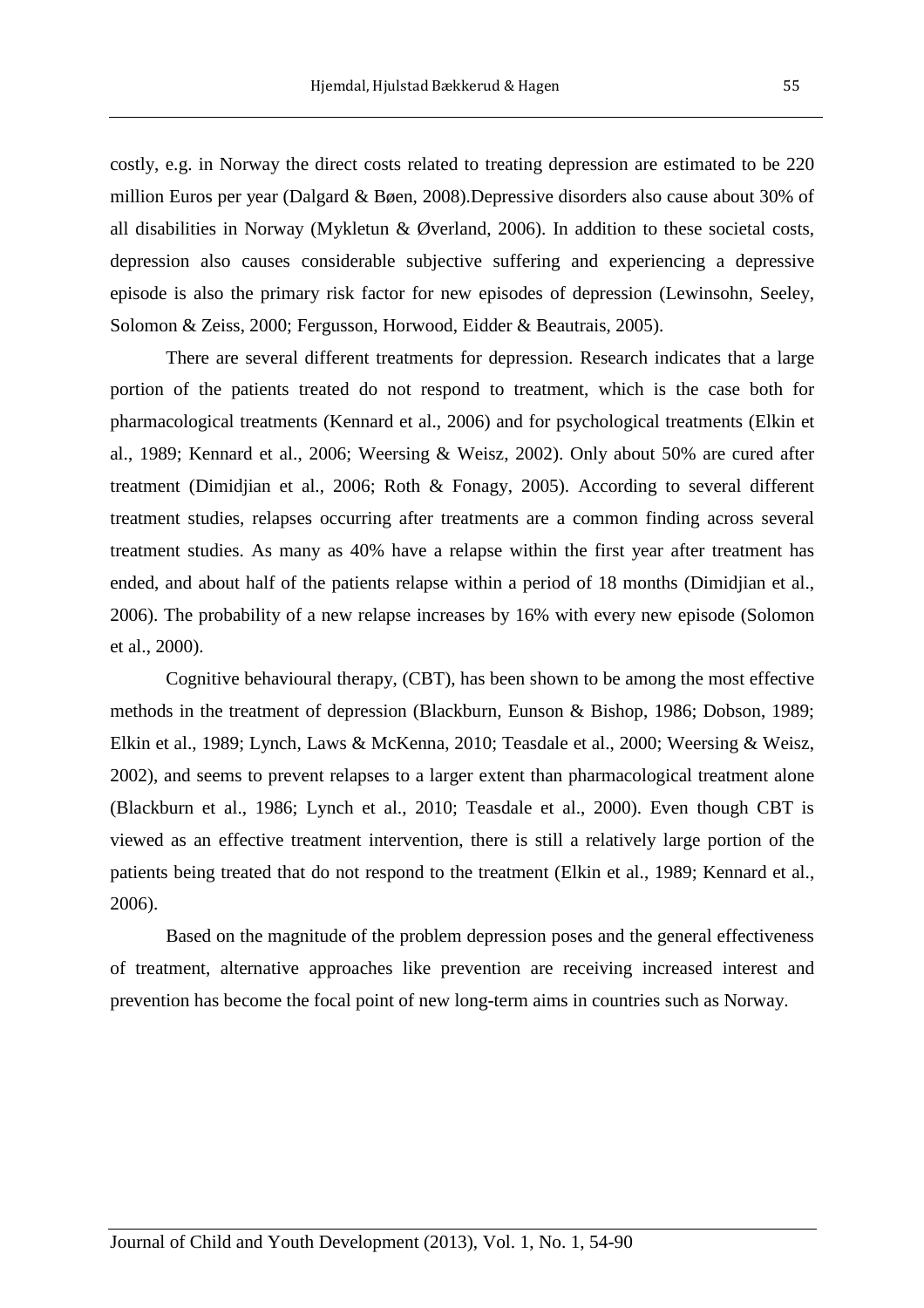#### Prevention for depressive disorders

The research literature is often a bit unclear regarding the difference between treatment and prevention. Gillham, Shattè and Freres (2000) has pointed out that several studies which claim to study prevention in reality explore the effect of a treatment. Treatment can be defined as controlled intervention with the aim of improving symptoms, while prevention focuses on hindering the development of disorders and symptoms. The goal of prevention thus is to reduce the prospective risk. If explored empirically the results would potentially indicate an increase in symptom levels for control groups, while for intervention groups the levels of symptoms remains stable. A prevention study should thus always contain a follow-up period (Gillham et al., 2000), and it is particularly the aspect of a follow-up time that has become problematic in distinguishing prevention and treatment (Gillham et al., 2000). One central issue is the duration of the effects of the intervention, and how long an effect must be maintained in order to call it prevention. Gillham et al. (2000) argue that the specification of months in such a context would be arbitrary. A meaningful test would be if an intervention offers protection during a period of increased risk. Their proposal is that the prevention intervention should be implemented prior to the development of a particular condition such as e.g. clinical depression.

 Prevention interventions have traditionally been divided into constructs of primary, secondary and tertiary prevention. Primary prevention interventions are designed to prevent new cases of the disorder. Secondary prevention interventions, on the other hand, imply early detection and treatment, while tertiary prevention focuses on reducing the negative consequences of an already existing disorder (Gillham et al., 2000; Mrazek & Hagerty, 1994). It has proved difficult to differentiate between primary, secondary and tertiary prevention. Based on these problems related to differentiating these levels of interventions, a new threepartied classification of the construct has been suggested (Mrazek & Hagerty, 1994). It has been argued that the partition into universal, indicated and selective prevention could be more useful. Universal prevention is related to intervention for the entire population without differentiating between individual risks. Indicated prevention is directed at individuals in a risk zone for a given disorder based on the initial signs of disorder (such as heightened symptom levels) but not yet at a level sufficient for clinical diagnosis. Selective prevention focuses on individuals with heightened risk, defined by the individuals' living circumstances,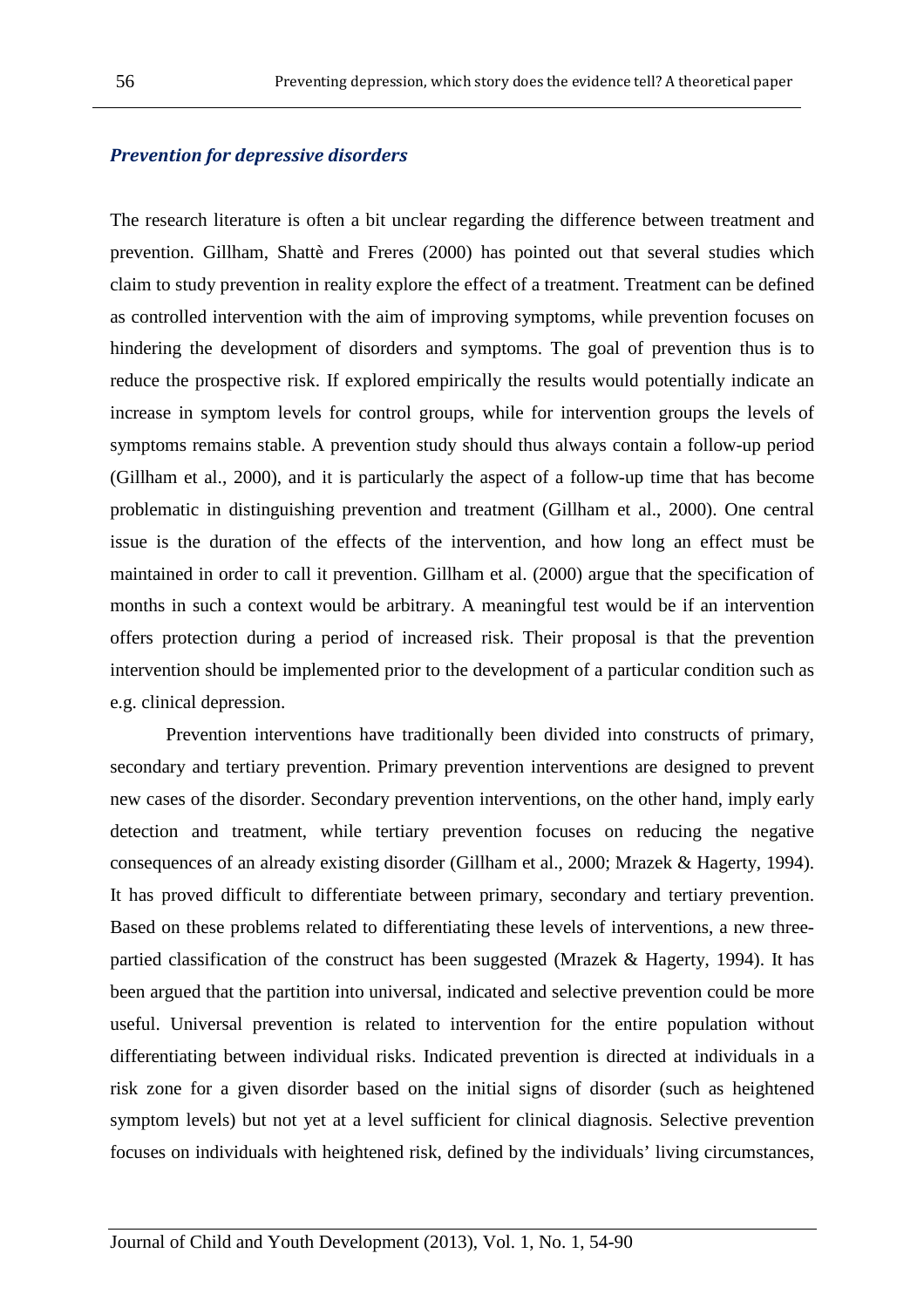not based on heightened symptom levels. Indicated and selective prevention is often collectively termed as targeted prevention (Gillham et al., 2000; Mrazek & Hagerty, 1994).

 An important question is also which age groups prevention should focus on. Depression is one of the most common psychological disorders among children and adolescents (Costello et al., 2002). The prevalence of depression increases in early adolescents for both girls and boys, but more profoundly for girls. This gender difference seems to arise around the age of 13 years, when the prevalence of depression among girls increases dramatically. This particular gender difference seems to be relatively unique to depression, even though it overlaps to some extent in other disorders such as anxiety and especially generalized anxiety disorder (Costello et al., 2002; Hankin & Abramson, 2001). The debut of depression in early childhood or adolescence is a strong risk factor for later episodes of depression (Costello et al., 2002; Fergusson et al., 2005), and an early debut is also associated with a chronic condition later in life. Preventing the first depressive episode in childhood or adolescence could therefore reduce the risk and severity of depression in adulthood. It is essential therefore to have empirical data on the effects of such intervention programs prior to implementing them on a larger scale in addition to evaluating whether to go for a universal, indicated or selective approach.

 This paper will address the following issue in regard to depression: *Which type of prevention could be regarded as effective related to the studies that have been carried out so far and which implications could be drawn from the studies related to prevention of depression*. These issues are important to review in determining whether investing in a prevention program should be a prioritized task, and ultimately which interventions the research seems to support.

#### Method

The literature reviewed in this paper consists of publications prior to January 2012. Only studies that had a control group were included in this review. The review also includes studies with participants in the age span from 6 to 18 years of age. The key words used for searching were *depression* and *prevention* in combination. The searches were further limited by using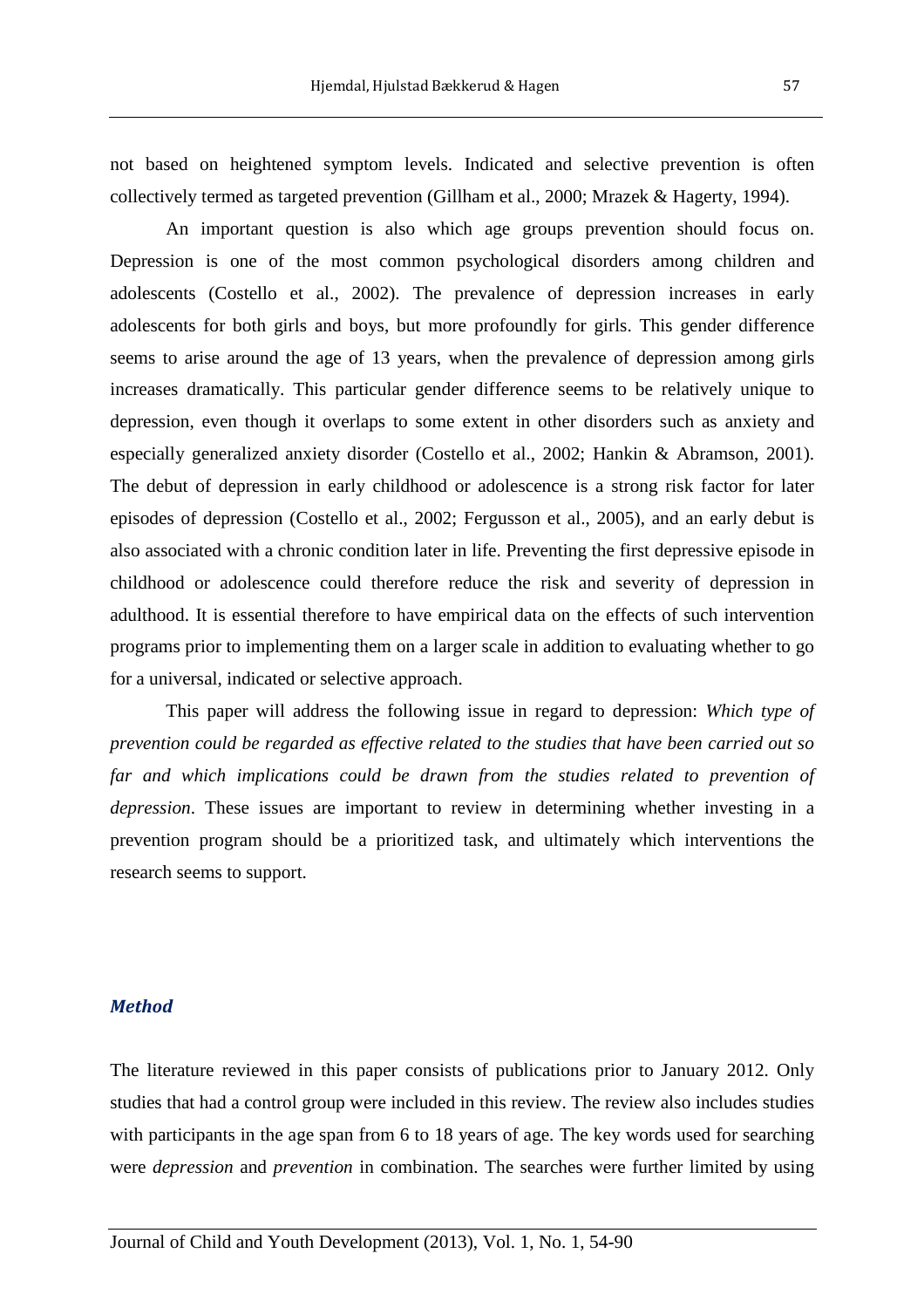the key terms *school-age and adolescents*. The search engines used in the search was limited to PsychInfo and PsychArticles. The search using the key terms described above resulted in 31 studies which have explored prevention to depression. The studies are presented in Table 1. There were in all 12 universal interventions, of which two were follow-up studies reporting longitudinal data. Interventions were indicated in all 11 studies, of which two also reported follow-up data. Eight studies were identified as selective intervention programs, of which two of these also included follow-up assessments.

 The effect sizes used in the present review is Cohen's d, if not otherwise specified. The effect sizes are important in addition to the significance of the results, because they give an indication of the magnitude of change (Flay et al., 2005; Meltzoff, 1997). Cohen's d smaller than .20 are regarded as small, effect sizes of .50 are regarded as medium and sizes of .80 are considered to be large (Meltzoff, 1997). Some studies also use Pearson's r where the effect sizes are related to r. Scores of .10 are small, .30 are medium and .50 are large (Meltzoff, 1997). Based on the new classification mentioned earlier in this paper it is natural to look at studies related to universal, indicated and selective approaches individually, and then discuss the findings collectively.

#### The effects of different approaches to prevention

#### Universal prevention programs.

Pössel, et al., (2004) designed a prevention program based on cognitive methods, called LISA-T. The program was administered in a classroom setting, two hours at a time once a week over a period of ten weeks. The intervention groups were divided into subgroups based on sex. The separation of the sexes seemed to increase collaboration within each groups. The program was implemented by clinical psychologists or students at the master level with experience from clinical work. The average age of the participants was 14 years. LISA-T contains both cognitive and social interpersonal components. The main focus of the interventions in this program was to illustrate the relation between cognitions, emotions and behavior, and to change dysfunctional cognitions. This was implemented by training selfassertion and expanding the participants' social competences. The researchers behind the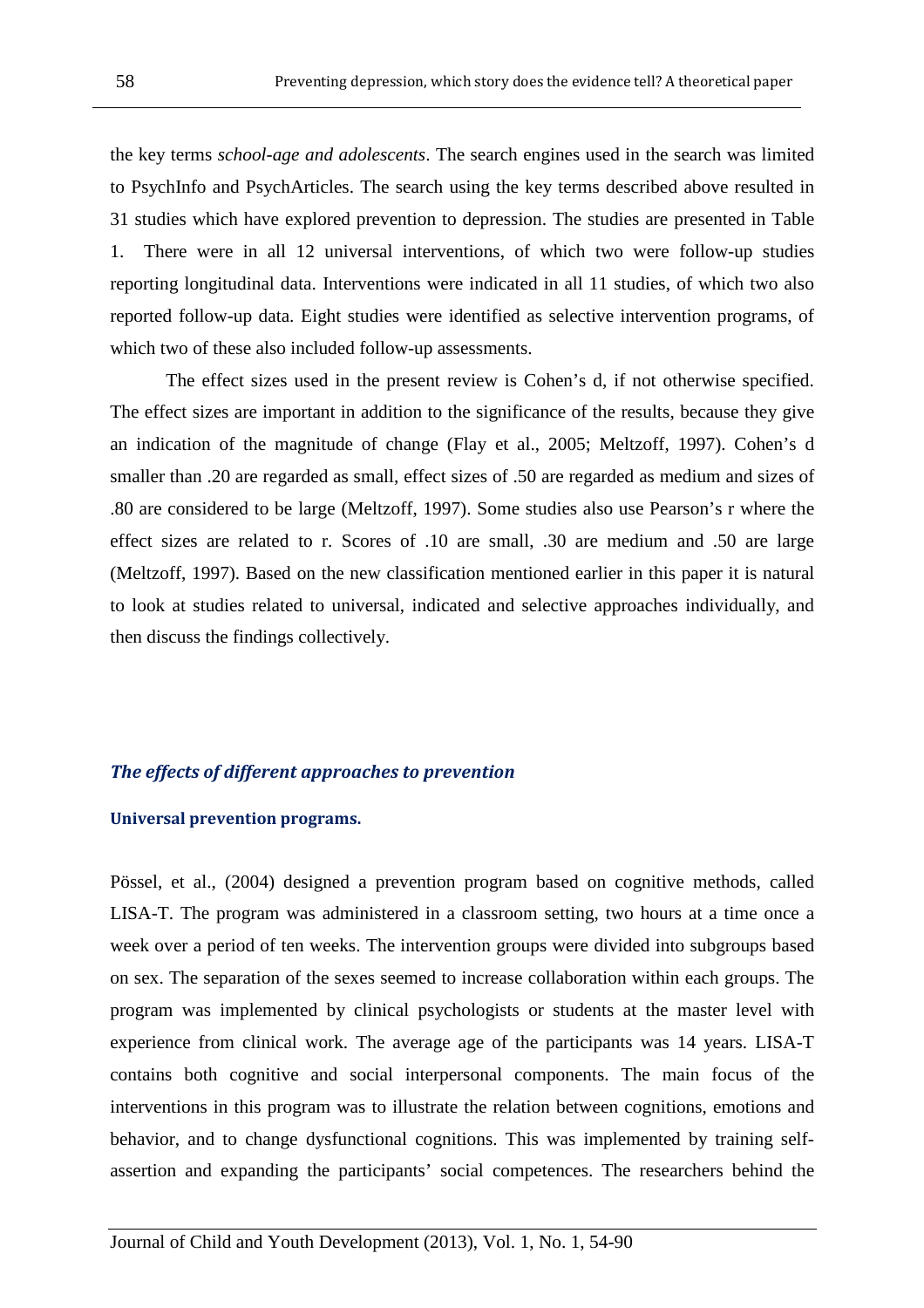study claimed that the program would contribute to preventing depression among adolescents in two ways; 1) the cognitive interventions aimed at increasing the ability to reflect and question their own negative automatic thoughts and therefore develop more adaptive and functional thoughts and, 2) the social interventions aimed to promote pro-social and positive social behaviour. It was not assumed that people with a clinical depression would benefit from the intervention, because they would need a more intensive treatment. The results from the six month follow-up indicated that participants with initial minimal depressive symptoms showed no increase in symptom levels, but such a significant increase was found in the control group. The intervention significantly reduced the level of depressive symptoms among those with subsyndromal depression scores, which was also the case for participants in high risk groups. Participants with clinical depression did, however, not show any decrease in levels of symptoms (Pössel et al., 2004). No effect sizes were reported in this particular study. However, Spence and Shortt (2007) have in retrospect estimated the effect sizes for Pössel et al. (2004) to be .49 at post-test and .44 at six month follow-up. The results for the group with subsydromal scores were non-significant at posttest, but significant at 6 months follow-up with an effect size of .50. There were, however, no significant changes in dysfunctional automatic thoughts or the social network as a consequence of the interventions. Therefore it is unclear what the active ingredients in the intervention are, and also the period of follow-up is short.

 Spence, et al., (2003) classified their "Problem Solving for Life Program" (PSFL) as a universal prevention program. The intervention in their program is structured to one school hour per week over a period of 8 weeks, and the participants were between 12-14 years of age. Trained teachers delivered the intervention, which consisted of two main components: cognitive restructuring and problem solving training. The program was implemented by teachers. The results from the program indicated a significant reduction in depressive symptoms from pre to post intervention for the PSFL pupils that were classified in the high risk intervention group, compared to the high risk participants in the control group. The low risk intervention pupils saw small but significant changes. Spence and Shortt (2007) reported effect sizes of .36 and .32 for high and low symptom levels, respectively. The results were significant at post-test, but not at 1 year follow-up. The low risk control group participants had a small increase in the depression scores. The intervention group had a significant increase in problem solving ability compared to the control group. The problem solving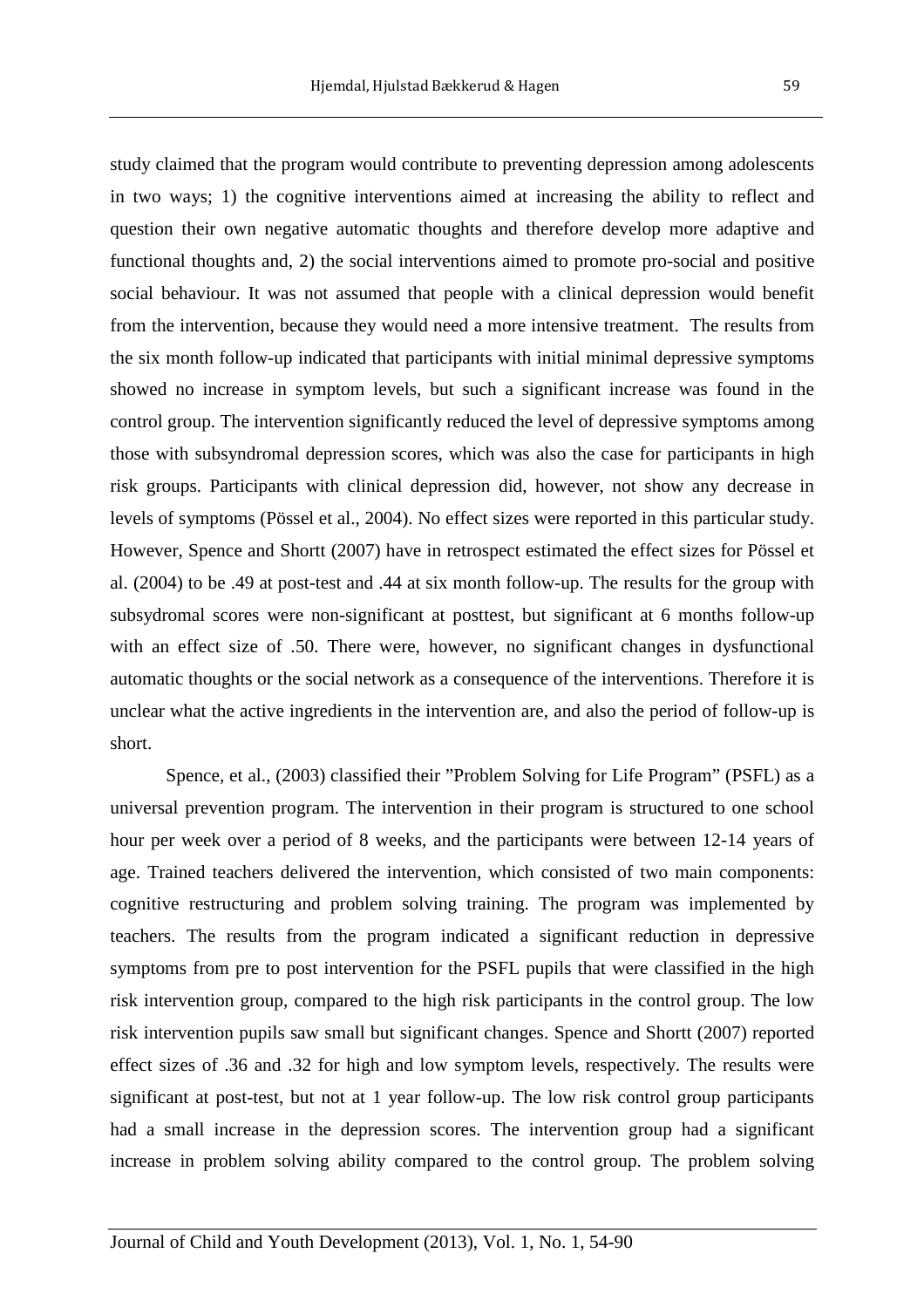ability was found to mediate the relation between the intervention and the depressive symptoms. There were no differences in depression, social functioning and attribution style, problem-solving abilities or internalized or externalized problems at 12 months follow up. The only significant difference between the groups at 12 months follow-up was a reduction in avoidant problem solving style between the high risk intervention group compared to the control group. In a later paper Spence, Sheffield and Donovan (2005) reported the results from a two, three and four year follow-up. The results for Spence, et al., (2005) did not identify significant differences between the intervention group and the control group. So, even though there was a short term positive effect, it was not maintained neither at 1, 2, 3 nor 4 years of follow-up (Spence et al., 2003; Spence et al., 2005). Of the pupils that had heightened symptom levels at the start, 25% reported level of symptoms within clinical levels at the 4 year follow-up both in the control and intervention group (Spence et al., 2005). These findings underline the importance of long term follow-up in order to identify possible intervention effects.

 "The Aussie Optimism Programme" (AOP, Roberts et al., 2010) consisted of two components, namely social skills and the development of an optimistic thinking style. The first component targeted interpersonal risk for depression, while the second component targeted the cognitive vulnerability factor of pessimistic attribution style (e.g. negative selfperception and negative expectations towards the future and problem solving skills). AOP was classified as a universal prevention program and was implemented in several schools. It was aimed at pupils in school areas with lower socioeconomic status, which were associated with a certain level of elevated risk such as poverty, higher divorce rates and interpersonal conflicts. The program had similar underlying theoretical framework as previously described programs, but additionally incorporated techniques for changing cognition, emotion and behaviour related both to anxiety and depression. The interventions were implemented once a week in classroom settings for children between the ages of 11 and 13 years over a 20 week period (Roberts et al., 2010). The participants' self-reported levels of anxiety and depression indicated no group differences at post- test, and at 6 or 18 months follow-up. Sex and risk status prior to the interventions had no moderating effects. In fact, the only effect found was the parents' reports of a reduction in internalizing problems at post-test, but this effect disappeared at 6 and 18 months follow-up. Compared to non-drop outs, the people who dropped out of the program had higher self-reports and higher parent reports of depressive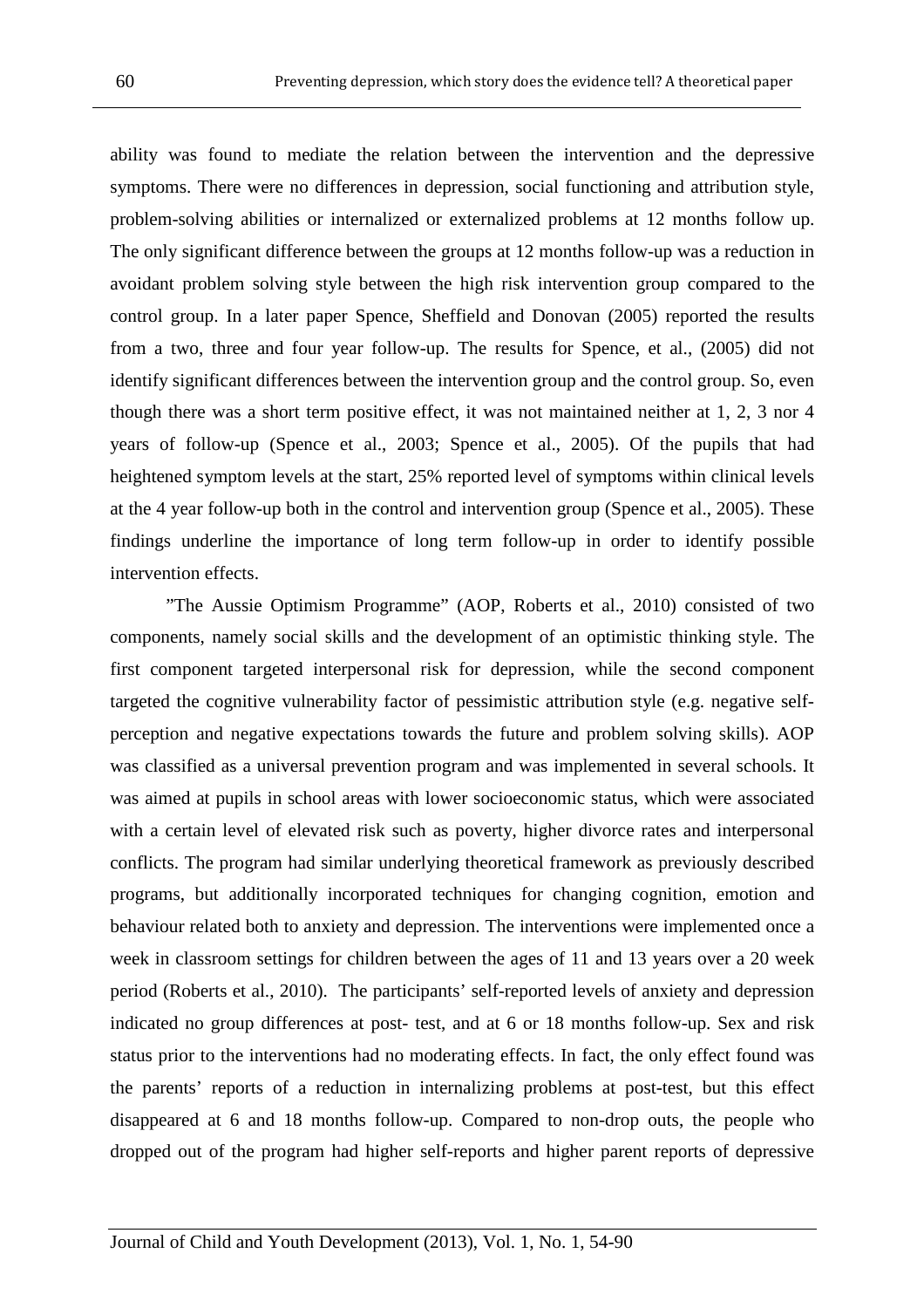symptoms at pretest (Roberts et al., 2010). There were unfortunately no effect sizes reported for this study. The teachers which administered the intervention were reported to have a high fidelity to the manual. The attendance of the participants was also high throughout the intervention period. Therefore difficulties regarding implementing the program or reaching the pupils were not considered reasons for the missing effects.

 "The Resourceful Adolescent Program" (RAP) is a universal program that is founded on cognitive behavioural therapy and interpersonal therapy (Rivet-Duval, et al., 2011; Shochet et al., 2001). Shochet et al. (2001) evaluated the effects of the program in a school setting with adolescents between 12 and 15 years of age. The study compared three interventions: a) RAP-A, where the adolescents participated in the intervention; b) Resourceful Adolescent Program-Family (RAP-F) where they added a component for the parents; c) a control group. RAP-A was administered in groups of  $8 - 12$  participants, with 11 weekly sessions implemented by psychologists. The parent intervention took place in the evening every three weeks, with psychologists as group leaders. The general participation in the interventions was high with an 88 % participation rate for the adolescents. Both the RAP-A and RAP-F had significant results with decreases in depressive symptoms compared to the control group at both post-test and 10 months follow-up. Spence and Shortt (2007) estimated this particular study to have an effect size of .47 at post- test and .34 at 10 months follow-up. However, no significant effects were found for the parent component. One possible reason for this was a low participation rate among the parents. No participants in the sub clinical symptoms group developed clinical depression neither in the intervention period nor in the follow-up. In comparison, 17.6% of the control group developed a clinical depression at posttest. Although this study reported some positive results, the sample size was small and there was also no randomization to the intervention groups.

 Rivet-Duval et al. (2011) attempted to replicate the findings of Shochet et al. (2001), for the RAP-A with participants from Mauritius. The interventions were administered by teachers and not psychologists in this particular study and it was unable to replicate the same effects of Shochet et al. (2001). The results indicated a short term effect of the program on depressive symptoms, with lower scores in the intervention group compared to the control group at post-test. The effect size was reported at .32. These significant results disappeared at six months follow-up. The study did, however, find significant increases in self-confidence and coping behaviour at post-test and follow-up. The authors concluded that the RAP-A can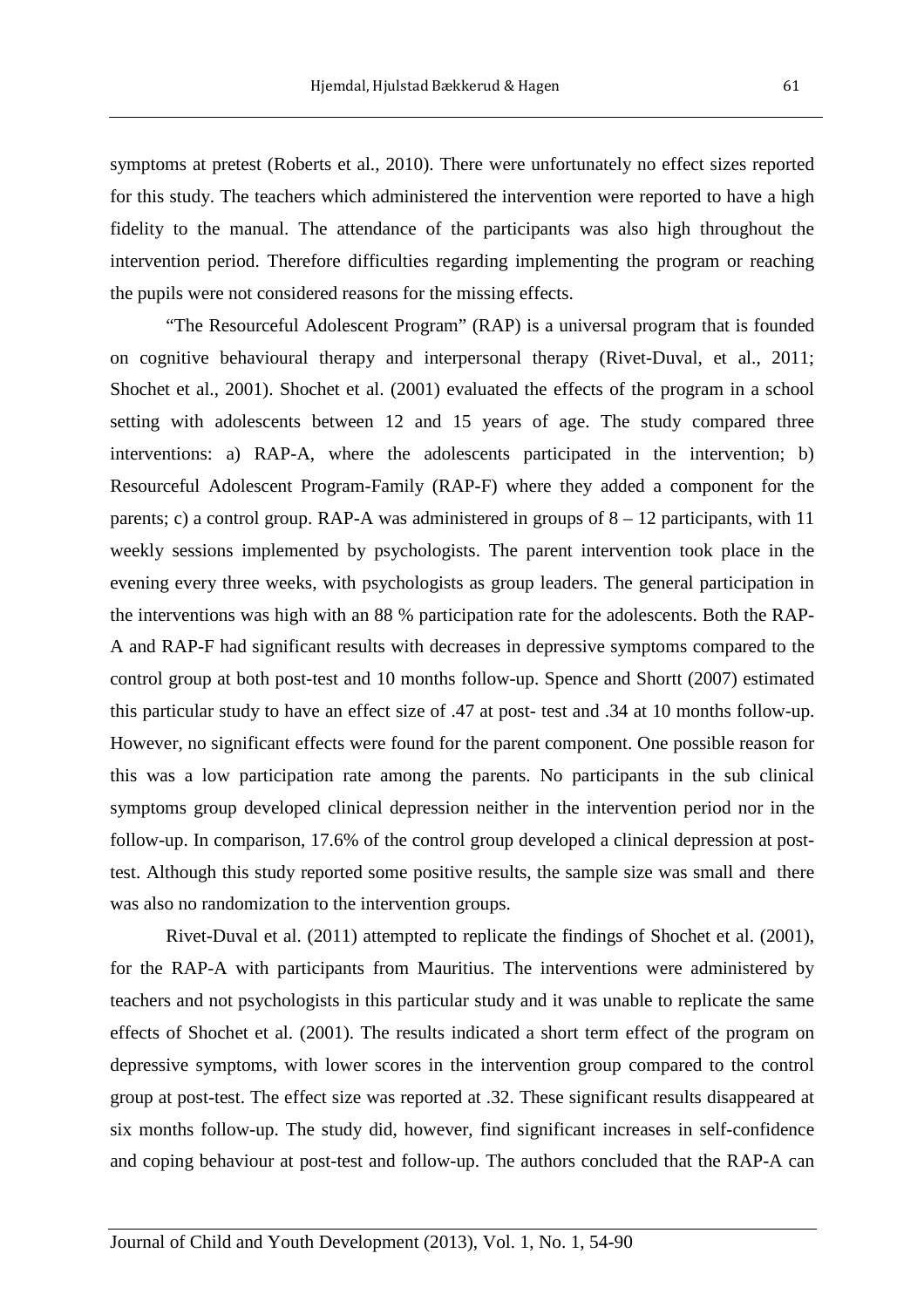be effective in promoting positive health, but not as a direct intervention toward depression (Rivet-Duval et al., 2011). These particular findings are in accordance with two prior studies were the RAP was administered by teachers and not psychologists (Harnett & Dadds, 2004; Merry, Mcdowell, Wild, Bir & Cunliffe, 2004).

 One of the largest universal prevention programs that has ever been implemented in school settings is the «Beyond Blue»- program. The interventions in this program was developed based on the experience with earlier school based interventions and included a sample with a mean age of 13 years of age (Sawyer, et al., 2010a; b). The program had a three year implementation period. It consisted of four specific components; a psycho-educational component, a component focusing on improving the quality of the social interaction between all members of the school, increased access to health care and information, and finally a component focused on forming appropriate forums or places where young people, their families and school employees could exchange information to help them identify problems, seek help and help peers. The study used a model of depression based on the dynamic interaction between risk and protective factors, stressful life events, and psychosocial adaptation. The psycho-educative component it was focused strongly on problem solving, social skills, (called resilient thinking styles), and coping strategies in class room settings administered by teachers in the particular schools (Sawyer et al., 2010a). Twenty-five secondary schools matched in relation to socioeconomic status were randomized to either intervention or control group conditions. The results indicated that there was no effect in reducing the level of depressive symptoms among the adolescents (Sawyer et al., 2010a; b). The results did not change at two years follow-up. Further analysis indicated that the participants with higher depression scores had higher drop-out rates, which could have influenced the results (Sawyer et al., 2010a). Other studies have found that participants with the highest level of symptoms had the highest probabilities of future depressive episodes and increased drop-out rates from such studies (Roberts et al., 2010; Spence et al., 2003; 2005). No effect sizes were reported for this study.

 The Penn Resiliency Program (PRP) also known as the Penn Prevention Program, is among the programs that has generated the most research. It is a manualized intervention program for depression based on cognitive-behavioural therapy techniques. The interventions are group based, with twelve 90-minutes meetings. The adolescents who participated in the program were between 10 to 14 years of age (Reivich, Gillham, Chaplin & Seligman, 2005).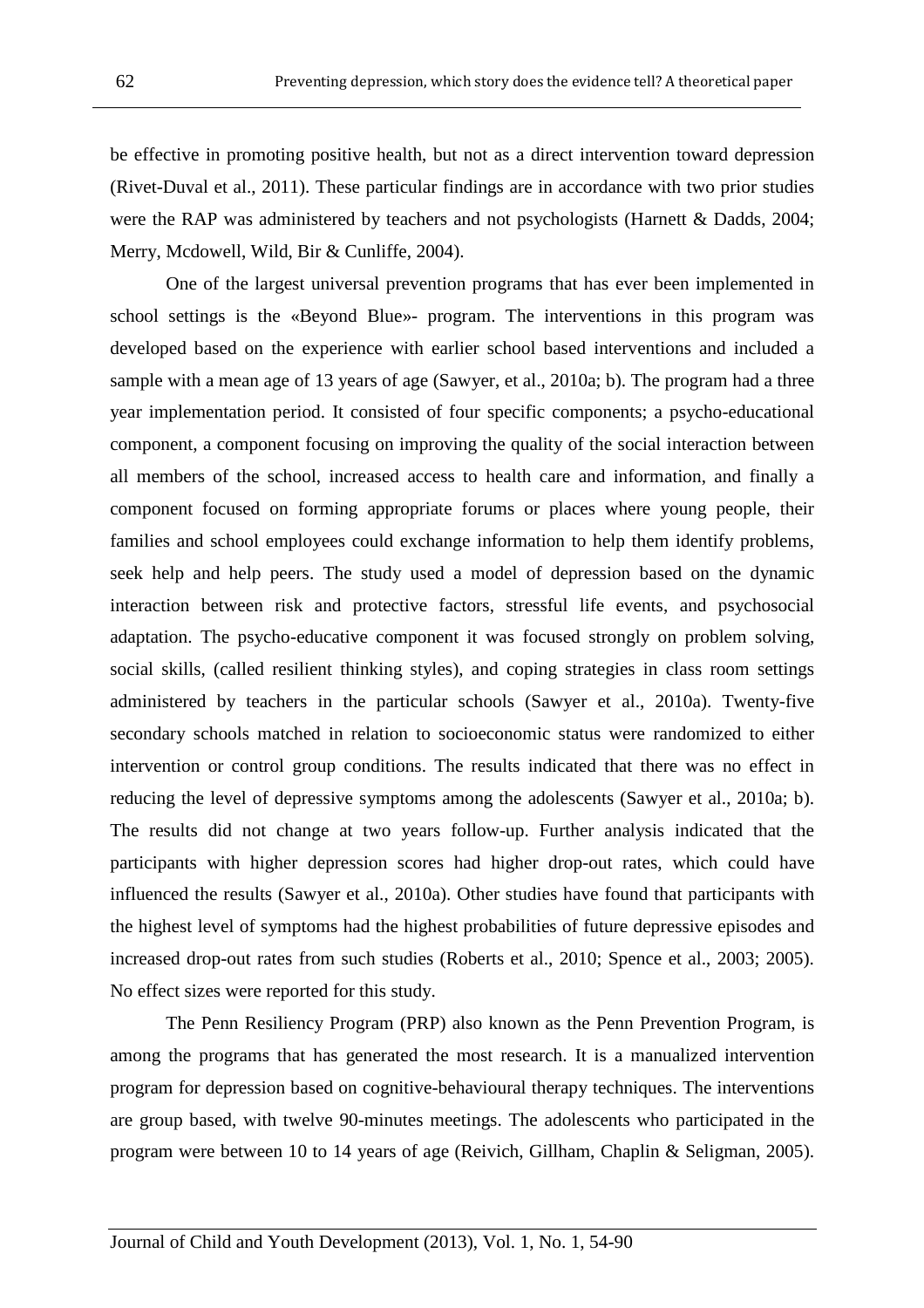PRP has been tested both as a universal program (Cardemil, et al., 2002; Gillham et al., 2007) and an indicated program (Gillham, et al., 2006; Jaycox, et al., 1994). Cardemil et al. (2002) and have studied the effect of PRP as a universal program for minority groups in areas with low socioeconomic status, which is a known risk factor for developing depression (Goodman, Slap & Huang, 2003). The intervention yielded positive results for participants with a Latin American background with a follow-up period of 6 months. The intervention gave significant results for the groups with higher levels of symptoms at the start. The effect size was reported as 1.19 at post intervention and .90 at six months follow-up. They also found significant results for participants with low initial scores, however, they chose to use the significance level of .10. The effect sizes for the low symptom group was .67 at the end and .79 at six months follow-up, which was interpreted as a trend toward prevention. The intervention also seemed to have a positive effect both for groups with low and high symptoms. No effects were found for participants with an African-American background. One possible explanation for this may be that the Latin-American groups reported higher levels of depressive symptoms. The sample size was small, particularly in the Latin-American group with only 49 participants distributed across the interventions and control group.

 Gillham et al. (2007) has evaluated the PRP as a universal intervention program implemented by teachers. This study included both an active and a passive control group. In the active control group they focused on factors associated with depression, without including the CBT content of the PRP. The Gillham et al. (2007) study included three schools. The results for the entire sample showed no effects of the program. PRP prevented the debut of depression compared the passive control groups, but not compared to the active control group. PRP did also not reduce the levels of depressive symptoms over a follow-up period over three years, neither compared to the passive nor the active control group. A more thorough analysis of the data indicated that there were differences between the schools. In two of the schools the PRP significantly reduced the depressive symptoms compared to the control group with an effect size of .24. In these particular schools the PRP prevented the debut of clinical depression. The effects were largest for the mild and moderate depressive symptoms of clinical depression. The effects of the interventions seem to depend on if they were administered by members of the research team or others (such as teachers) (Gillham et al., 2006; Harnett & Dadds, 2004; Merry et al., 2004; Rivet-Duval et al., 2011; Shochet et al.,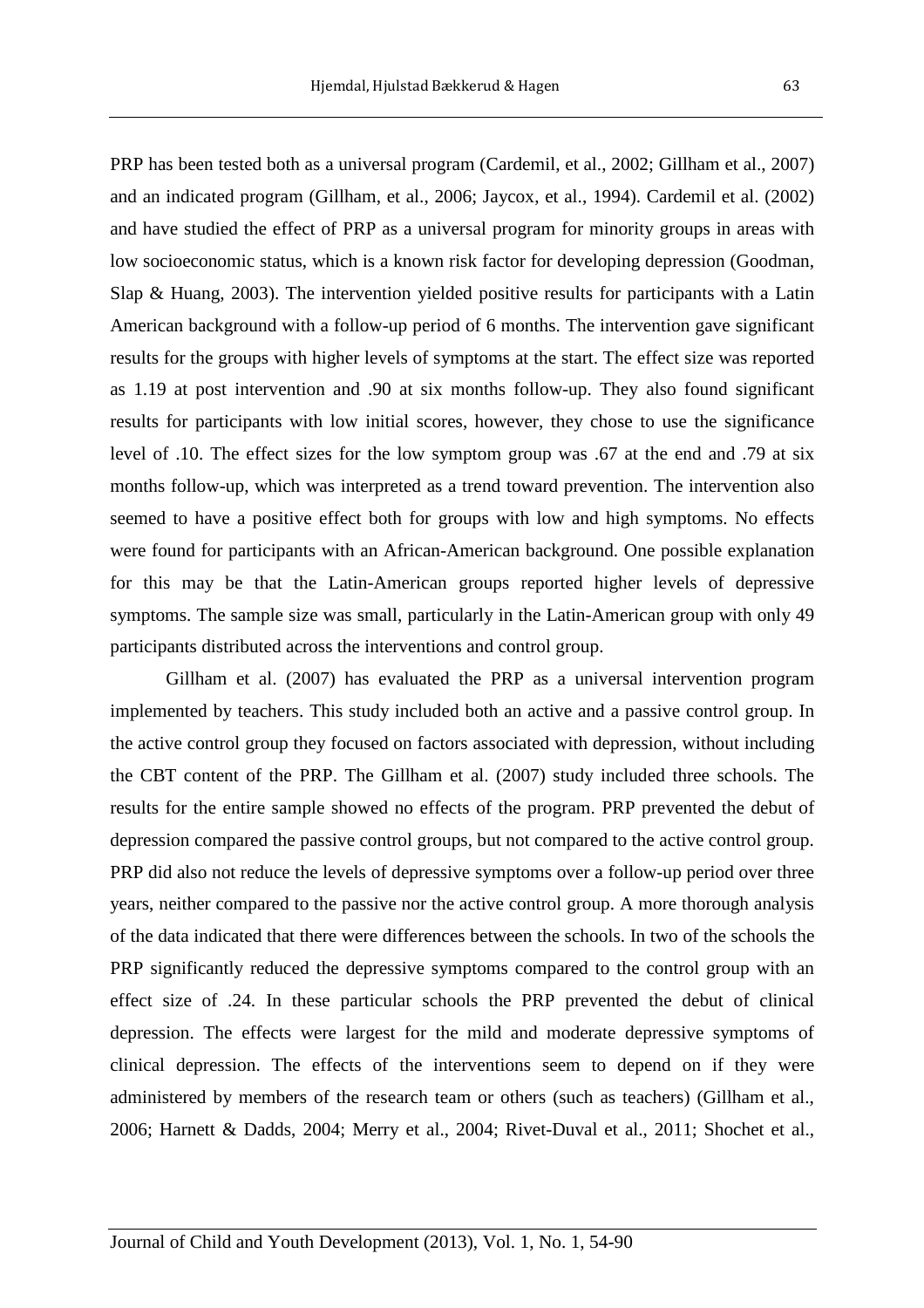2001). The Gillham et al. (2007) study was influenced by low recruitment rates (15 -22 % participated) at all schools, and the drop-out rates were high in the follow-up period.

 This short review of universal prevention programs shows that only two of the programs, LISA-T and RAP (Pössel et al., 2004; Shochet et al., 2001), have effects at six and 10 month follow-ups. Cardemil et al. (2002) found effects for participants with a Latin-American background but not for groups with an African-American background. Attempts to replicate the findings have found short term effects, but no effects on the long term (Harnett & Dadds 2004; Merry et al. 2004; Rivet-Duval et al. 2011). Some differences related to the effects have also been identified depending on the type of profession administering the interventions.

#### The effects of targeted prevention programs.

#### Indicated prevention.

Indicated intervention programs are aimed at individuals that already show signs of a condition, but do not yet satisfy the criteria of a clinical diagnosis. In depression prevention research these groups are often selected based on elevated or subclinical scores on inventories related to measure depressive symptoms (Gillham et al., 2000; Mrazek & Hagerty, 1994). Subclinical symptoms are thus a known risk factor for clinical depression, and therefore a particularly important group with regard to prevention programs.

 Dobson, et al., (2010) explored the effect of "The Adolescent Coping with Stress Course" for anxiety and depression among adolescents with elevated depression scores. The program is based on cognitive behaviour therapy spanning over 15 group sessions, each lasting 45 minutes. Interventions were administered by students in clinical psychology. An active control group was included. There were no significant differences between the two groups. The drop-out rate was as high as 39.1% which gave a result of only 14 remaining participants in each group at six months follow-up.

 Stice et al., (2006) compared a short CBT group intervention consisted of four sessions with four placebo groups: a support group, biblio-therapy, expressive writing and writing a diary. In all 255 people participated, within an age span of 15 to 22 years. The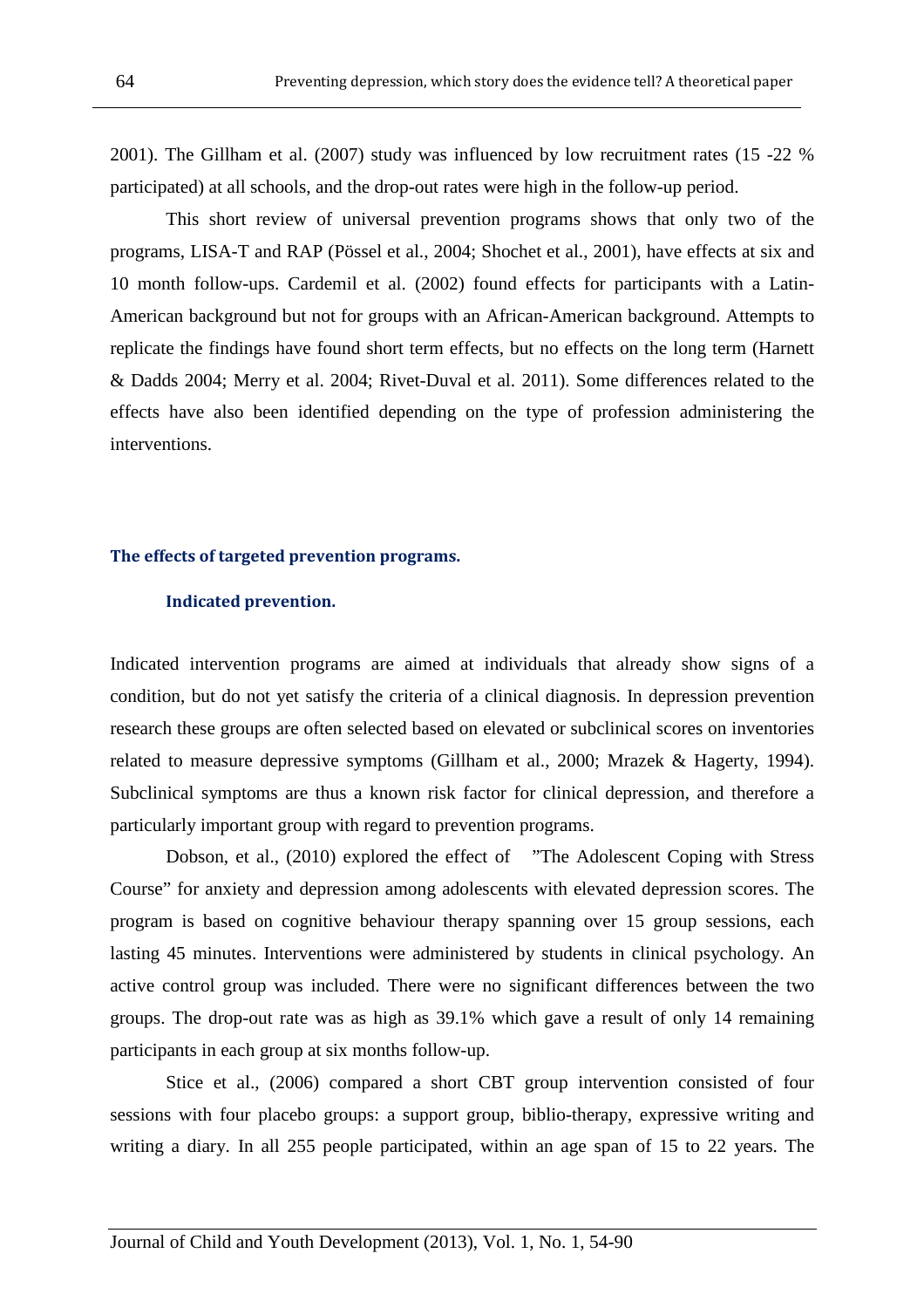participants were selected based on heightened depression scores. The results indicated that the CBT gave significant higher reduction in depressive symptoms than the waiting list, with the effect size of  $r = .48$  at post-test and  $r = .28$  at one month follow-up. These differences were non-significant at 6 months follow-up. The four placebo groups also had a significant reduction of depressive symptoms compared to the waiting list. Only biblio-therapy retained significant results at six months follow-up with the effect size of .29. CBT only significantly better compared to writing a diary at post-test with the effect size of  $r = .23$ . This result may raise the question if CBT techniques are necessary to reduce depressive symptoms in prevention of depression. The fact that the biblio-therapy did as well as the CBT group therapy, may indicate that the non-specific factors like social support and attention, could be associated with effects for both groups. The researchers pointed out some weaknesses of this study, including small group sizes, which reduced the statistical power of the study. There was no control over whether the participants actually understood and started using the techniques that they learned in the program. The drop-out rate was highest in the CBT group with rates going up to 24%.

 Stice, Rohde, Seeley og Gau (2008) extended the Stice et al. (2006) intervention from 4 to 6 hours, hoping that a larger dose of the interventions would improve the results. The sample was larger than in the initial study with 341 participants in the age range of 14 to 19 years (Stice, et al., 2006). Biblio-therapy and supportive group therapy were chosen as placebo groups, in addition to a passive control group. Supportive group therapy was chosen because the researchers wanted an active intervention with a non-specific element also relevant in the CBT groups, but without the cognitive focus. The results indicated that the CBT gave a significant symptom reduction at post-test compared to the supportive group therapy, biblio-therapy and the control group, with effect sizes of .28, .52 and .46, respectively. Both CBT, biblio-therapy and supportive group therapy showed significant lower risk for developing clinical depression at the six month follow-up (Stice et al., 2008). The results for the CBT group for depressive symptoms were still significant after one and two years follow-up with effect sizes of .30 and .29, respectively, compared to the other interventions where reductions in depressive symptoms were marginal The risk for future clinical depression were lower for participants in the CBT group and the biblio-therapy group compared to the control group (Stice, Rohde, Gau & Wade , 2010).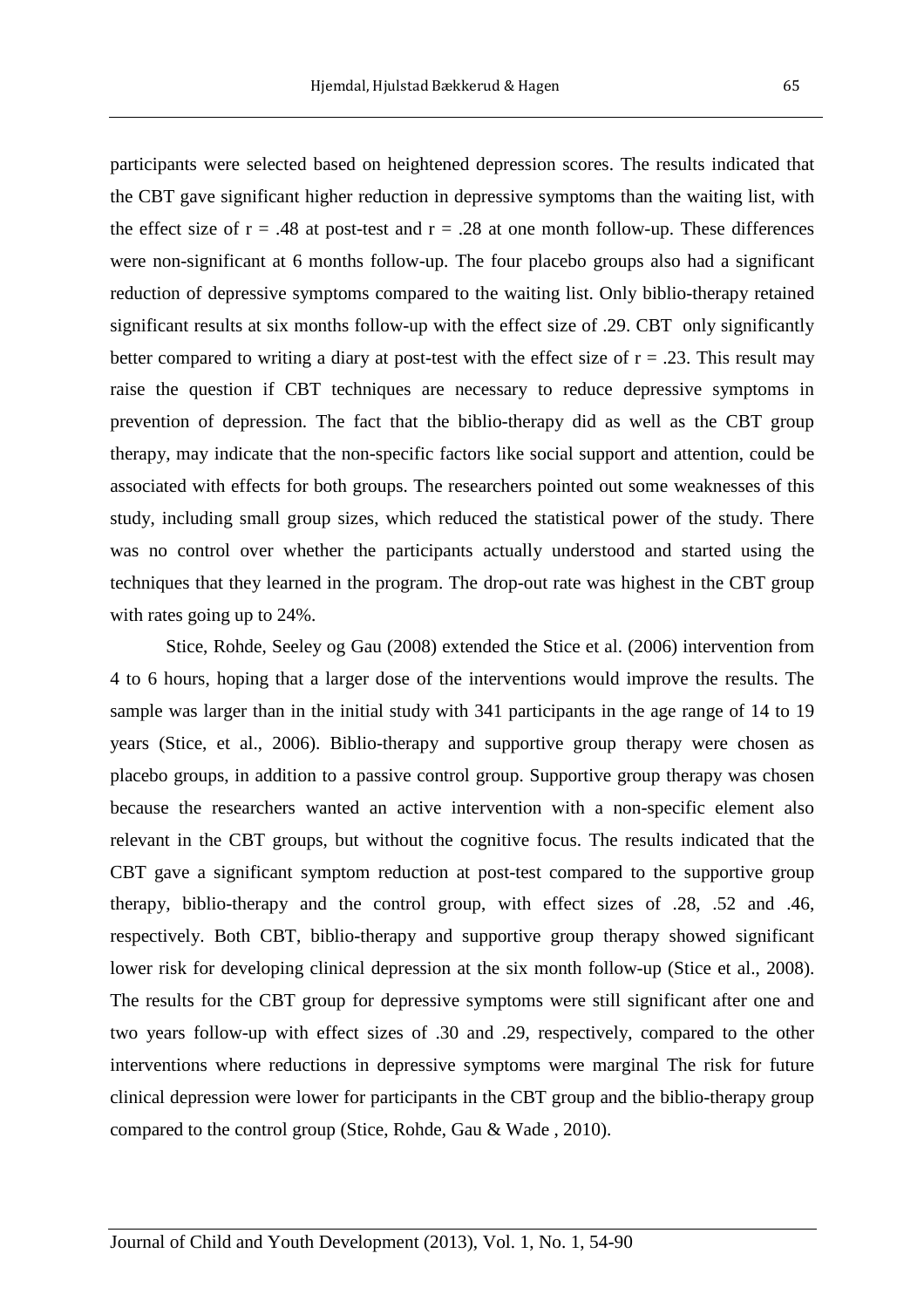Clarke et al. (2001) explored the preventive effects of group CBT intervention for adolescents that had elevated subclinical depression scores and depressed parents. This approach was defined as a combination between indicated and selective intervention. It was based on known CBT techniques, with particular focus on the experiences of living with a depressed parent. The parents were invited to a meeting with information about the program and the theory behind it. The intervention in itself did not focus directly on the individual parent's depression. They found a significant prevention effect for suicidality and general functioning. The risk for developing clinical depression was significantly lower for the intervention group compared to the control group. The study included a two year follow-up period and the prevention effect subsided with time. Stice, Shaw, Bohon, Marti and Rohde (2009) reported effect sizes of  $r = .22$  at post-test and  $r = .16$  at one year follow-up from the Clarke et al (2001) study.

 Jaycox et al. (1994) tested the PRP as an indicated intervention program. The participants were included based on heightened depression scores, as well as elevated reports of parental conflict, which is a known risk factor for developing depression (Lewinsohn et al., 2000; Nomura, Wickramaratne, Warner, Mufson & Weissman, 2002; Shaw & Emery, 1987; Sheeber, Hops, Alpert, Davis & Andrews, 1997). The adolescents (aged 10 to 13 years) experienced a significant reduction in depressive symptoms compared to the control group over the six month follow-up. The variable related to attributional style for negative life events seemed to mediate the outcome. The effect sizes were highest for children that reported the highest levels of symptoms, and for those that reported the highest levels of parental conflict. The follow-up at two years indicated that the interventions had a significant prevention effect, as the intervention group reported significantly lower depression scores compared to the control group. These results indicate that cognitive interventions in late childhood, early adolescents may prevent the development of depressive symptoms in adolescents (Gillham, Reivich, Jaycox & Seligman, 1995). The results were significant and had effect sizes of .18 at post-test, .32 at 6 months follow-up and .20 at two years (Horowitz & Garber, 2006).

 Gillham et al. (2006) wanted to explore the effectiveness of the PRP in a natural setting, and therefore it was implemented for use in the health services. The intervention was directed toward adolescents (11 to 12 years), which were identified based on their elevated depression scores. An indicated program is more in accordance with the health services than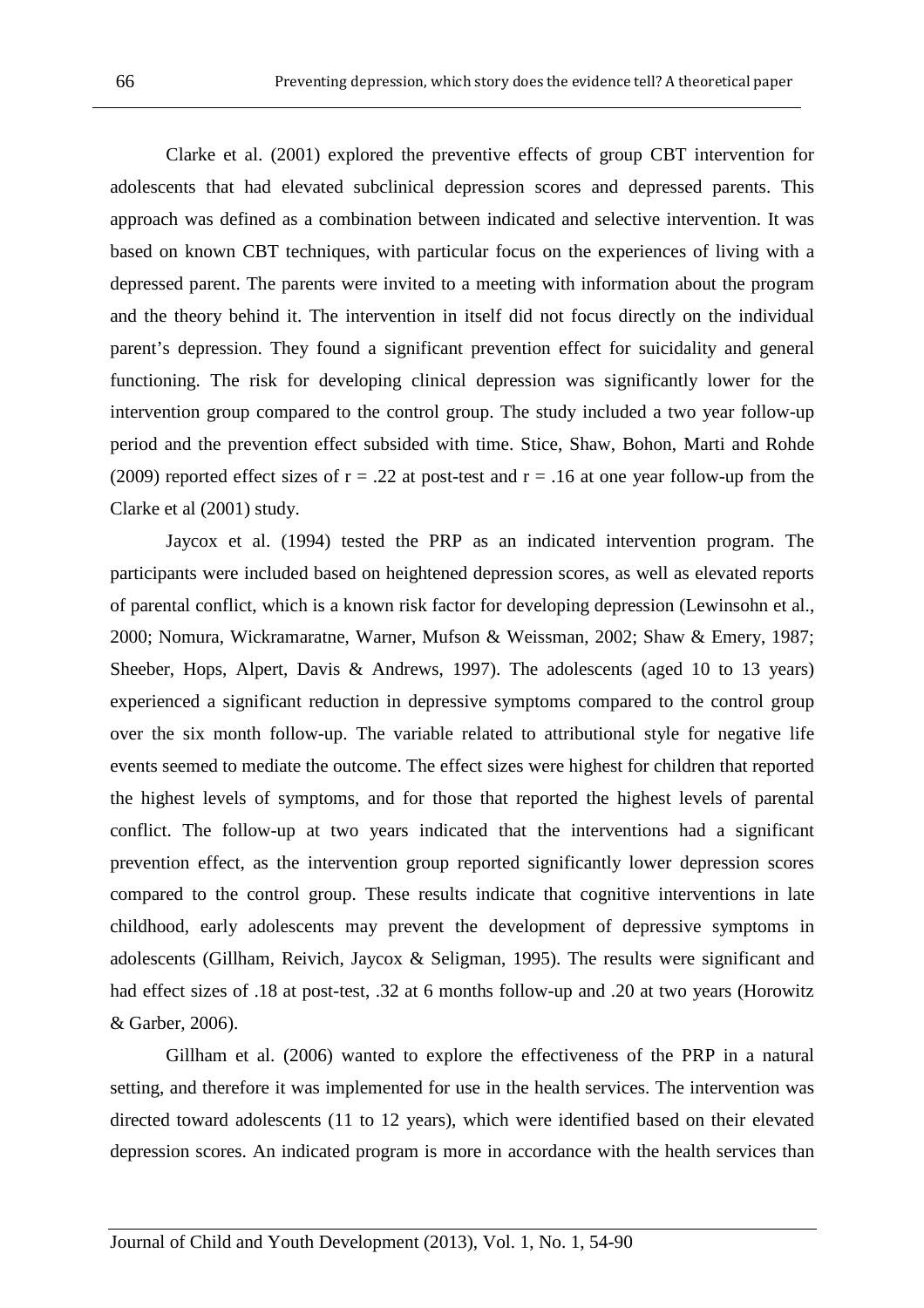in schools, because in schools there is a general awareness and a focus on not stigmatizing groups of pupils. It may also be plausible that employees in the health services have a background that facilities the implementation of such a program to a greater extent than employees in the schools. The results indicated an improvement in the attribution style of positive events. The effects of attribution style for negative life events and depressive symptoms were moderated by sex. The program significantly reduced depressive symptoms for girls who had an effect size of .31, but not significantly for the boys. The level of symptoms also moderated the reduction of the depression symptoms, so that significant results were found for those with high but not low symptom levels. Summarized, the effects on depressive symptoms were small and inconsistent over a two-year period. The study had a high drop-out rate with nearly a third dropping out over the two year period.

 Sheffield et al. (2006) compared universal and indicated interventions and a combination of these for preventing depression among 13 to 15 year olds with elevated depression scores. The universal interventions are further described by Spence et al. (2003). Sheffield's study had several methodological strengths, including a large sample size of 2470 participants distributed across 354 schools, an independent research team, a randomization to different conditions of interventions, long term follow-up (12 months) and a low drop-out rate (Sheffield et al., 2006). The indicated interventions were based on cognitive techniques like cognitive restructuring and problem-solving, with longer sessions and in smaller group formats with a larger focus on interpersonal abilities. None of the interventions had an effect compared to the control group. They did not find intervention effect if the program was considered universal and included the entire sample, or when they isolated the group with heightened risk. None of the interventions had effects on hypothesized mediation factors like coping and social adaptation. This may indicate that the participants did not acquire skills or abilities associated with preventing depression or increasing resilience.

 Young, Mufson & Gallop (2010) developed an intervention program based on interpersonal psychotherapy which was named "Interpersonal Psychotherapy-Adolescent Skills Training" (IPT-AST). They pointed out that interpersonal conflicts are a known risk factor for depression and that positive interpersonal relations have been found to protect toward the development of depression. The intervention consisted of eight 90 minute group sessions, but also included individual meetings and meetings with the parents. The control group had meetings with the school counsellor. The results from the IPT-AST group indicated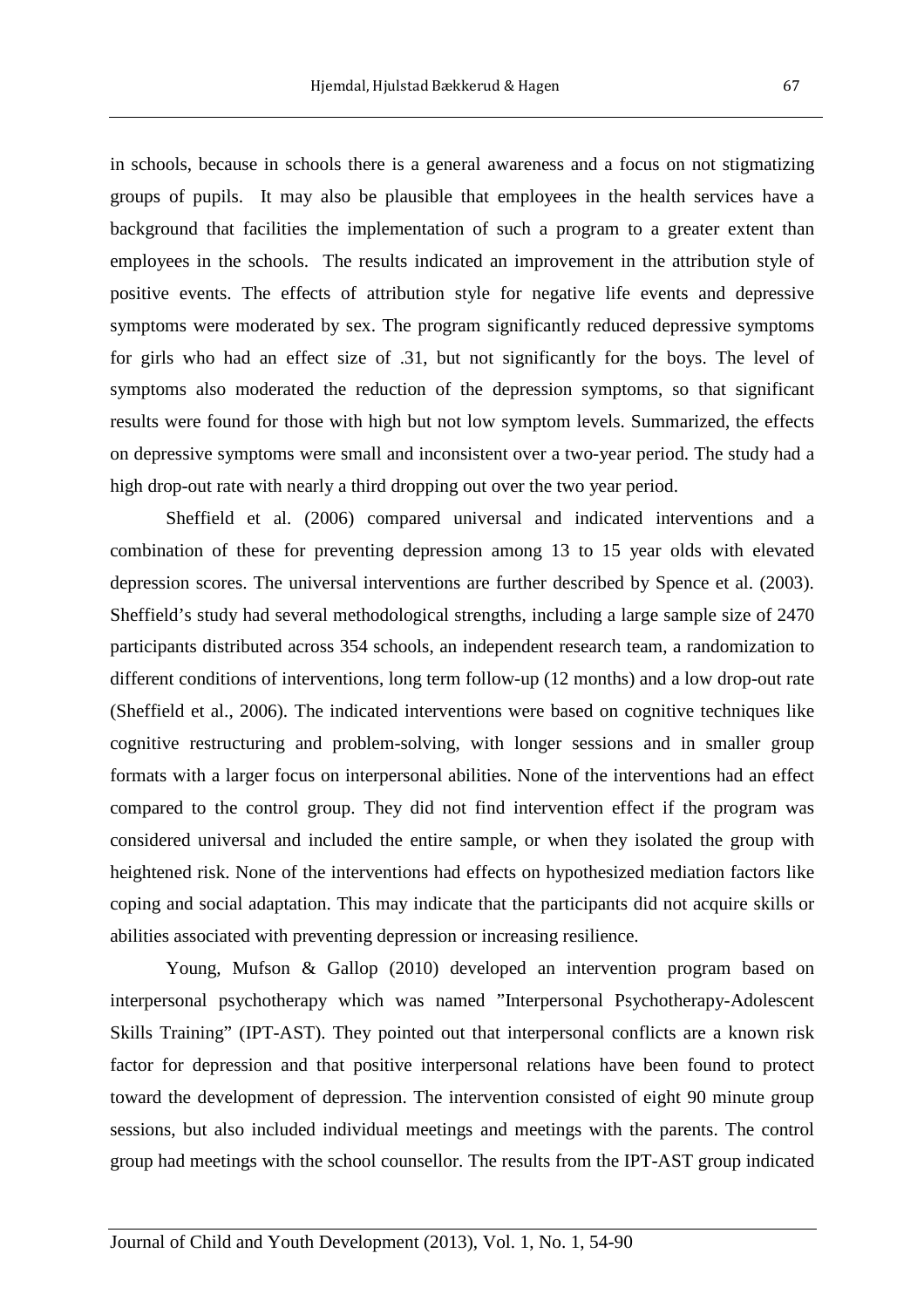significant larger reduction of symptoms compared to the pupils that meet with the school counsellor, with effect sizes of .81. They reported fewer symptoms at six months follow-up with an effect size of.61. But at 12 months follow-up there were no significant differences between the groups.

 Depression is a common mental disorder among individuals with epilepsy, and certain types of epilepsy seem to be a risk factor for depression (Grabowska-Grzyba, Jędrzejczaka, Nagańskaa & Fiszera, 2006). Martinovic, Simonovic & Djokic (2006) compared the effect of a CBT program with "treatment as usual" (TAU) in preventing depression among young epileptics. They classified their program as an indicated prevention program, because the participants included had heightened depressive scores. The CBT program was implemented over eight sessions for the first four months, then one session per month in the following four months. The results indicated changes, but these were non-significant.

 Several of the interventions reviewed in this section of the paper show an effect at post- test (Stice et al., 2006) and at six months follow-up (Clarke et al., 2001; Dobson, et al., 2010; Young et al., 2010). In general these effects seem to disappear long term (Clarke et al., 2001; Dobson et al., 2010; Young et al., 2010), with few exceptions (Jaycox; et al., 1994; Stice et al., 2010). Sheffield et al. (2006) found no effects in their study, while Gillham et al. (2006) found small and inconsistent effects. The indicated approach to prevention of depression seems promising, but the results are inconclusive. Aiming the interventions at groups that have elevated symptoms seems to work better than offering it to a general group. Therefore, it is also interesting to consider programs aimed at individuals with increased risk.

#### Selective prevention.

This type of prevention programs targets individuals with an increased risk based on their life circumstances and not their elevated symptom levels. More specifically the participants in these programs are selected based on particular life events, demographic characteristics or other general factors that have been known to increase the probability of developing psychiatric disorders (Gillham et al., 2000; Mrazek & Hagerty, 1994). Death in close family (Cerel, Fristad, Verducci, Weller & Weller, 2006; Gray, Weller, Fristad & Weller, 2011), elevated conflict level in the home (Nomura et al., 2002; Shaw & Emery, 1987; Sheeber et al.,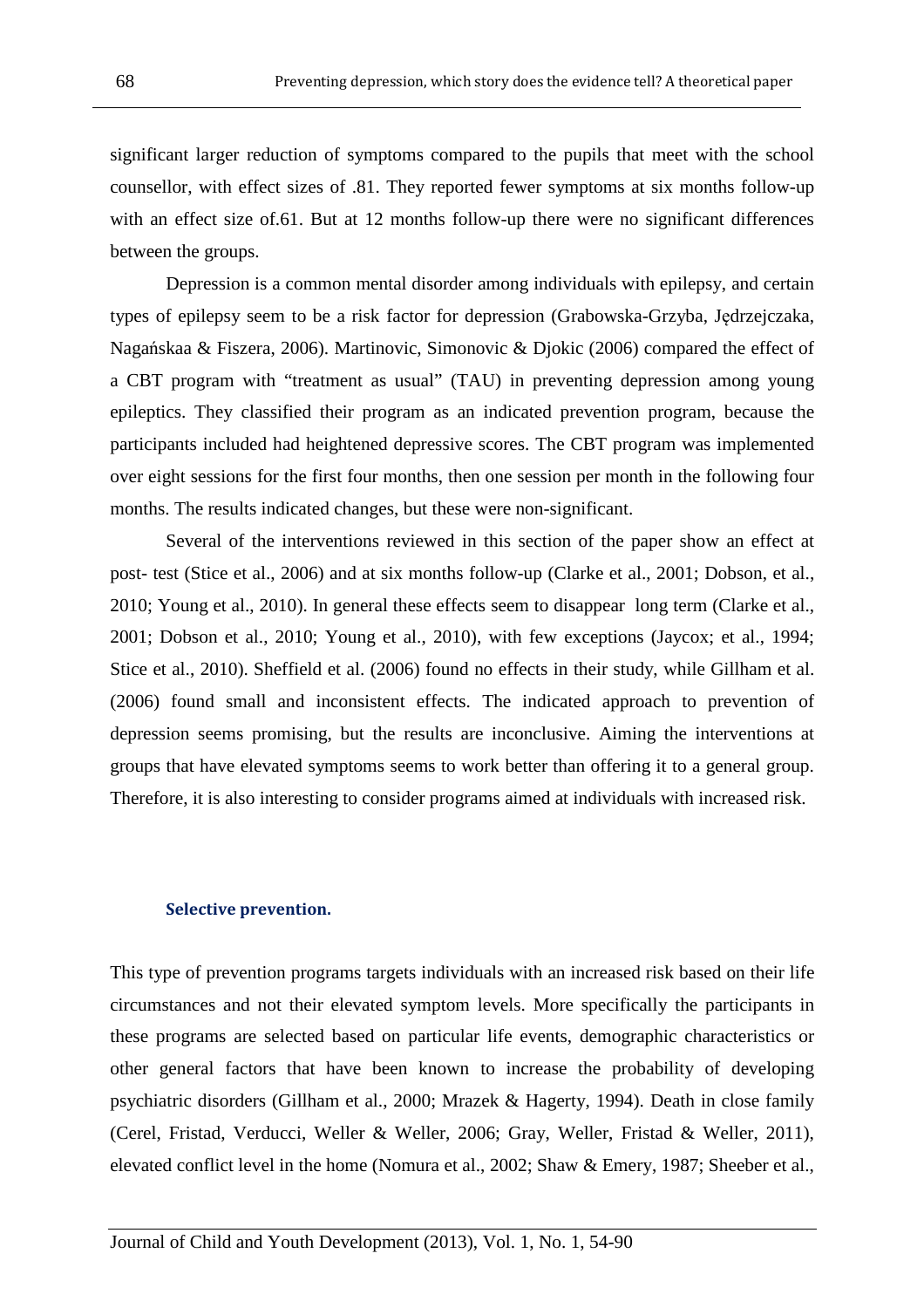1997), having divorced parents (Shaw & Emery, 1987) or having a parent with diagnosed clinical depression (Lieb, Isensee, Höfler, Pfister & Wittchen, 2002; Nomura et al., 2002) are all known risk factors for depression and adjustment difficulties for children and adolescents. Therefore, people that have experienced some of these life events may be relevant for selective prevention interventions. The sample in selected prevention programs is more heterogenic than for universal and indicated programs, therefore the interventions in the selective programs are more varied and have a broader aim as they do not only focus on depression (Horowitz & Garber, 2006). In the following section, we will primarily focus on the outcomes that are relevant for preventing depression. The selective prevention programs are often a combination of selective and indicated prevention (Gillham et al., 2000; Mrazek & Hagerty, 1994). Therefore, several of the interventions described below are a combination of these two approaches (Clarke et al., 2001; Jaycox et al., 1994; Martinovic et al., 2006).

 Wolchik et al. (2002) explored the effects of two intervention programs for prevention of mental health problems among children and adolescents of divorced parents. The participants were between 9 and 12 years at the start of the study. The two interventions consisted of a group for mothers and one for mothers and children. Only families where the mother had full custody were included. The program was based on cognitive techniques with focus on parenting and the child – parent relation. The mothers groups also focused on reducing the conflicts between parents, and also increasing the contact with the child's father. This program had a positive effect on externalizing and internalizing symptoms at post-test. Only the effects related to externalizing problems were significant at three months follow-up. No additive effects were found for the combined program. The results were stable over a six year follow-up. No effect sizes were reported from this study. The researchers did however note that divorce is primarily a risk factor for externalizing problems, and that in this perspective the lack of effects on internalizing problems are not surprising (Nomura et al., 2002; Wolchik et al., 2002).

 The loss of a parent is a known risk factor for depression and adjustment problems in children and adolescents (Cerel et al., 2006; Gray et al., 2011). Sandler et al. (1992) explored the effects of a theory driven family program called "The Family Bereavement Program" (FBP), in relation to preventing psychological problems in such a group. The program included group interventions that were meetings with other families experiencing the same situation, meetings with one family at a time, and individual meetings with parents. In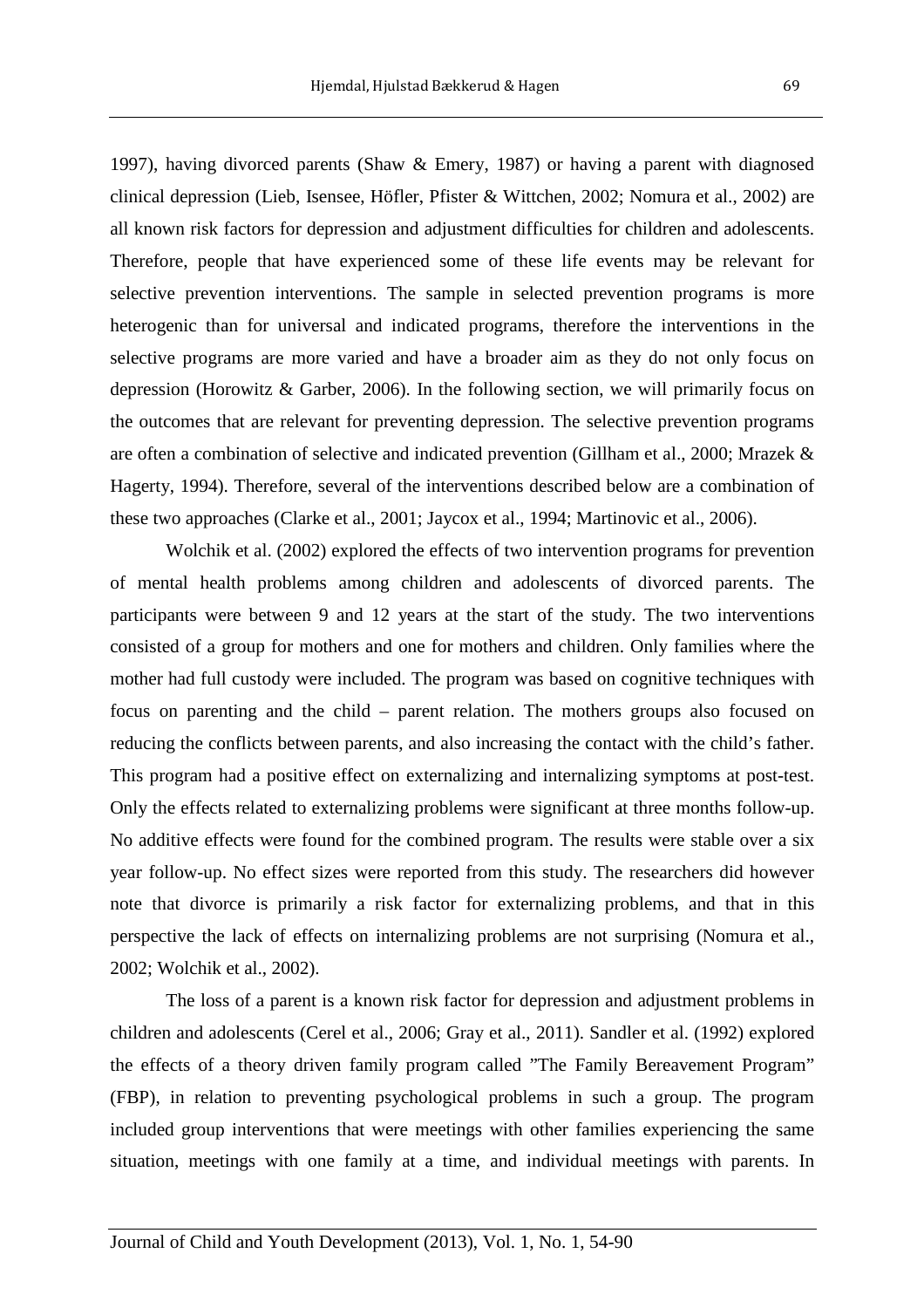addition, the program focused on different coping strategies, conversations of grief related topics, the parent's perception of social support and the children's satisfaction with the support of the family. The participants were from 9 to 17 years of age. The program positively influenced the parents' perceptions of the family environment, as well as the parents' rapports of depression and behavioural difficulties with older children, but not for the younger ones. The difference in the parents' reports may be related to the fact that the program was originally designed for adolescents. This underlines the important issue of adaptation. If a different age group is targeted, the program has to be adapted to this group. There were no reported effects on the children's perception of family environment or adaptation problems. The sample size was relatively low with only 72 families distributed between the intervention and the control group. In addition, only a third of the participants completed the program.

 Sandler et al. (2003) tested the "The Family Bereavement Program" (FBP) with a larger sample size (156 families with 244 children and adolescents). They found that the program did improve family and individual risk and protective factors at post-test. No effects on internalizing or externalizing problems were found at post-test, but at 11 months both the parents and the children reported recovery on both of these problems. The effect was only evident for girls and for those with higher symptoms at pre-test. The effect size for caregiver's report of internalizing problems for girls was .24 and significant, while for the girls with elevated symptoms at post-test it was .61.

 Compas et al. (2009) tested a family-based intervention program based on CBT principles aimed at depressed parents and their children. The intervention consisted of 12 sessions, with eight weekly sessions and four monthly booster sessions. The effect of the intervention was compared to a group that only received written information about depression and the effects such a disorder may have on families. The intervention gave a significant effect on the children's depressive symptoms, as well as for anxiety symptoms compared to the control group. The strongest effect was found at 12 months follow-up, with significant results and effect sizes of .42 and .50. The intervention also seemed to have a positive effect on the parents' depressive symptoms. These trends continued at 18 and 24 months follow-up, with slightly smaller effect sizes over time. For the ASEBA "Youth Self Report" the difference at 18 months had an effect size of .46, but at 24 months this effect was no longer significant (Compas et al., 2011). It was particularly interesting to note that the intervention prevented clinical depression among the children in the intervention group over a period of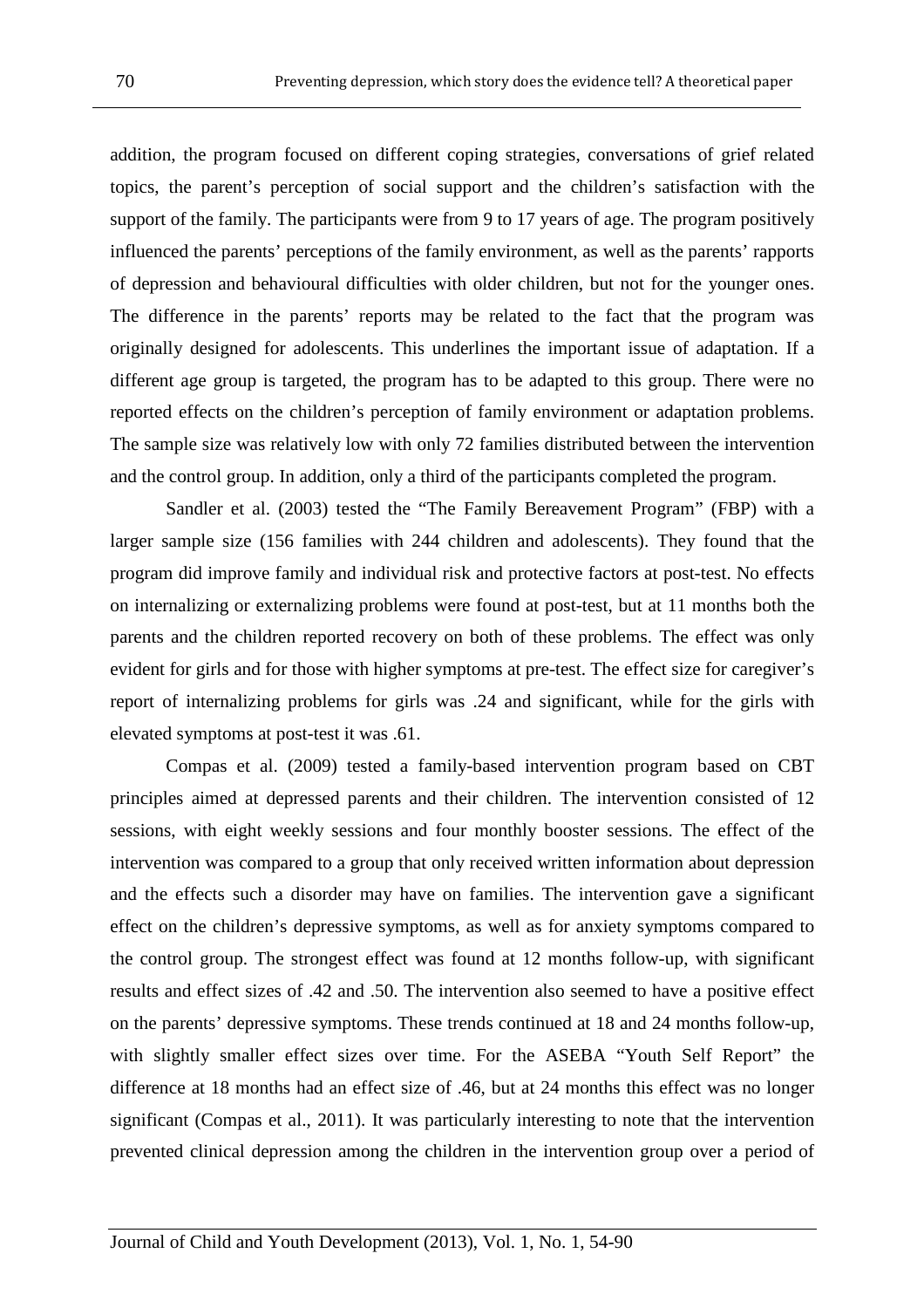two years (Compas et al., 2011). Changes in coping style at six months seemed to mediate the effects of the interventions on depression at 12 months follow-up. The parental behavior also seemed to mediate the outcome but the effects were limited in this particular relation (Compas et al., 2010).

 Beardslee et al. (1997) developed and piloted a prevention program directed toward families with one depressed parent. The interventions built on the research on risk and protective factors and targeted non-depressed children and depressed parents. The intervention groups received a combination of meeting with only the parents, individual meetings with the children and family meetings, with booster sessions. The control group only took part in two lectures related to depression and their effects on children. The children included were between 8 and 15 years. The children in the intervention group reported a better understanding of the parent's illness and showed better adaptive functioning 18 months after the interventions. However, the interventions did not give any clear preventive effect for clinical depression with the children. The older children had a larger effect of the interventions, but no effect sizes were reported. The effect of larger benefits for older children was also the case of the study by Sandler et al. (1992). The interventions seemed to reduce the level of risk and increase the levels of protection for the families that participated in the program. The changes in the parents' understanding and behaviour mediated the changes in the children (Beardslee, Gladstone, Wright & Cooper, 2003). These effects were significant over a period of 4 1/2 years (Beardslee et al., 2003; Beardslee, Wright, Gladstone & Forbes, 2007).

 Overall, we can see that the selective prevention programs effect a larger range of outcomes related to externalizing symptoms and behavioural difficulties (Compas et al., 2009; Sandler et al., 1992; Sandler et al., 2003; Wolchik et al., 2002), anxiety (Compas et al., 2009), depressive symptoms (Compas et al., 2009; Sandler et al., 1992; 2003) and clinical depression (Beardslee et al., 2003; 2007; Compas et al., 2009; 2011). The interventions did, however, seem to have the larger effect if directed towards specific risk factors associated with a depressive disorder. The results from selective prevention programs are also unclearly related to variables like sex (Sandler et al., 2003), age (Beardslee et al., 1997; Sandler et al., 1992), symptom level (Sandler et al., 2003) and whether the parents report or the children or adolescents report themselves (Sandler et al., 1992).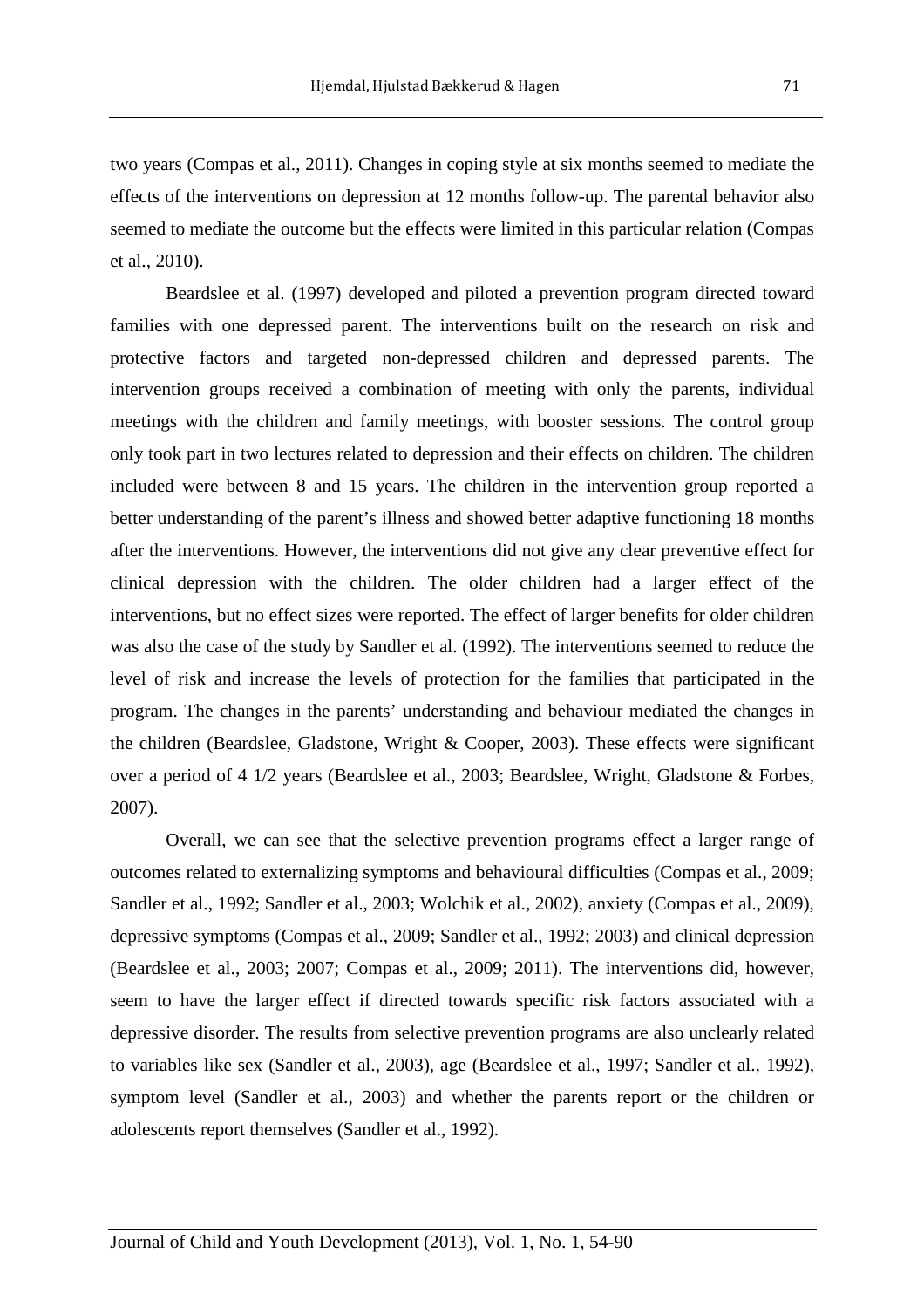#### **Discussion**

Overall, the effects of the prevention programs are limited, which may be related to several issues. Most of the prevention interventions are based on techniques borrowed from cognitive behavioural therapy, which focus on changing intrapersonal cognitive factors such as attribution style and problem solving abilities, which are assumed to be a risk factor for depression (Cardemil et al., 2002; Clarke et al., 2001; Dobson et al., 2010; Gillham et al., 2006; Gillham et al., 2007; Jaycox et al., 1994; Martinovic et al., 2006; Pössel et al., 2004; Rivet-Duval, et al., 2011; Roberts et al., 2010; Shochet et al., 2001; Spence et al., 2003 Stice et al., 2006).

 It also seems like most prevention approaches focus on changing cognitive and behavioural characteristics of the individual such as attribution style, ability to better selfregulate and problem solve, social skills and coping. Studies have shown that these factors predict the level of depression after stressful life events, but Abela and D'Alessandro (2002) pointed out that the effect sizes for these studies were only small to medium. In addition, several studies on prevention interventions have shown that the assumed active ingredients not always mediate the outcome (Cardemil et al., 2002; Pössel et al., 2004; Rivet-Duval et al., 2011; Stice et al., 2008), and that the interventions not always are better than placebo interventions (Beardslee et al., 2007; Dobson et al., 2010; Gillham et al., 2007; Stice et al., 2006; Stice et al., 2008). The reasons for this may be several, but may indicate that other factors are those that are the cause of the depressive reaction. Depression is a complex disorder and it is probable that there are several factors that can operate here such as risk or protective factors for and against depressive symptoms. Research related to children that grow up under difficult life circumstances has contributed to identify protective factors that appear in many studies. For children who have lost one parent, or have a parent that functions poorly, it seems important to have at least one other significant person or adult that is there for the child as it grows and develops, someone who cares and is there when needed (Masten, Best & Garmezy, 1990). Based on this type of research it is possible to question the prevention programs as having a somewhat biased focus on the capacity and skills of the individual. Perhaps this focus might contain some of the reasons for the small to medium effects of the programs aimed at preventing depression.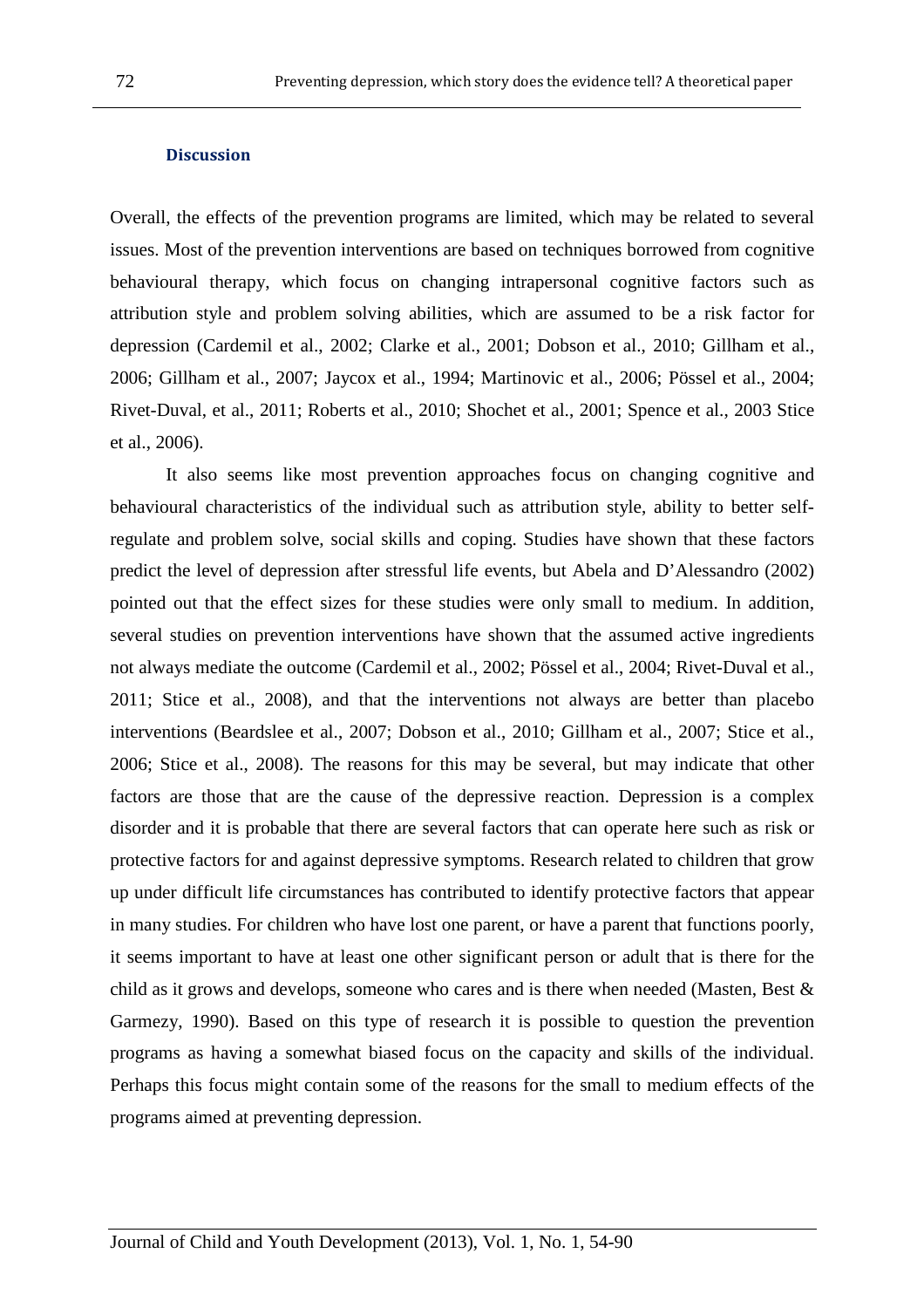Studies related to selective prevention also primarily focuses on the individual's ability to cope, or the family's ability to cope, rather than social and interpersonal circumstances of the individual (Gillham et al., 2000; Mrazek & Hagerty, 1994). Some of the intervention in the programs like LISA-T (Pössel et al., 2004), AOP (Roberts et al., 2010), RAP (Harnett & Dadds, 2004; Merry et al., 2004; Rivet-Duval et al., 2011; Shochet et al., 2001) and PRP (Cardemil et al., 2002; Gillham et al., 2006; Gillham et al., 2007; Jaycox et al., 1994) focuses on the cognitive factors of social and relational factors, but principally the main focus seem to be intrapersonal, with, for example, skill training in the individual's social problem solving ability. It does seem relevant to address the relatively small focus on interpersonal factors, which may be interesting to explore more in relation to prevention studies in the future.

 It should be pointed out that studies with a stronger focus on the parents generally seemed to have a positive effect on the children (Beardslee et al., 2003; Compas et al., 2009; Sandler et al., 2003; Wolchik et al., 2002), but it is difficult to evaluate the results because none of the programs mentioned here had a condition that only included improving the parents' functioning. One exception is the universal intervention program called "Beyond Blue" (Sawyer et al., 2010a; b) that, in addition to focusing on cognitive factors, also aimed at factors at school and local society (like school environment, access to mental health care, and information about psychological disorders). This intervention did not show any effects on the level of depressive symptoms. One of the possible reasons for this was that it took two years to implement the structural changes that were part of the program in schools. The intervention was not only focused on the individual, but also tried to change entire systems at schools, and it is possible that the follow-up period of three years was too short, and that pupils that started after the program ended benefited from the changes (Sawyer et al., 2010a; b). The basis for coming to a conclusion on the effects of including more external factors and more structural factors of prevention is weak and premature.

 Another possible cause for these varied results may also be that the models for depression are inadequate. If our present understanding of depression is inadequate, it will be difficult to develop good prevention strategies and interventions. Selective interventions seem to work better, and it is possible in the near future for example to include genetic factors in selective prevention, because genetic components have been shown to be important for depression. Newer research has indicated that a different combination of alleles may influence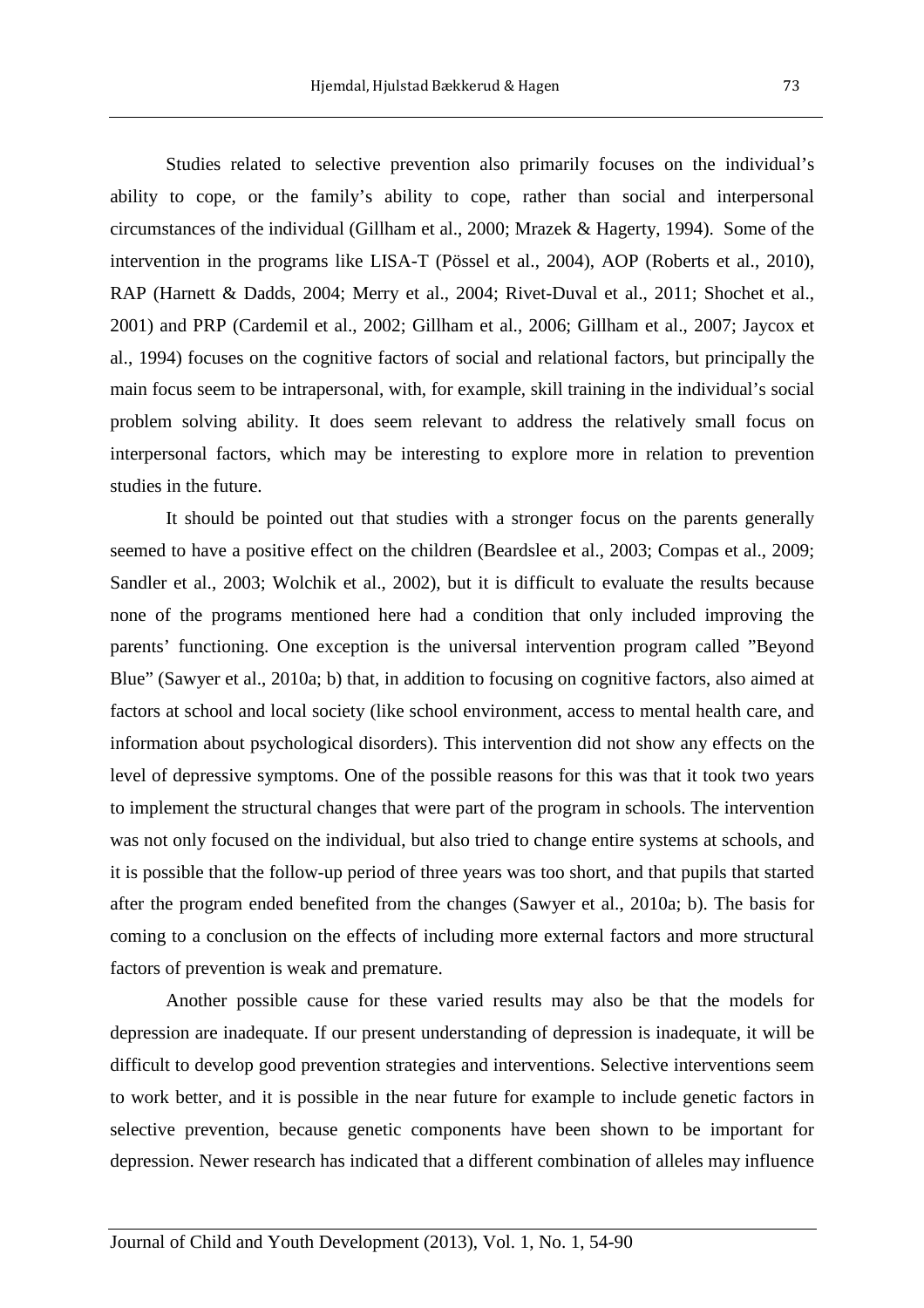the risk for developing depression when faced with adversity (Koefoed et al., 2012). This would involve some kind of a genetic screening, which is considered ethically controversial.

#### Future directions and possible solutions for preventing depression

#### The third wave of cognitive therapies

Over the last couple of decades newer therapy directions have developed with a basis in CBT. These therapies derived from CBT in that they consider other factors as important in the development of psychological disorders in general and depression in particular.

 Collectively these approaches are often called the third wave and include dialectic behaviour therapy (DBT), mindfulness-based cognitive therapy (MBST) and metacognitive therapy (MCT) (Hagen & Hjemdal 2012). These are different therapy forms with important differences. Generally, as oppose to CBT where one of the main aims is to reality test the content of the thought,; the third wave approaches are more concerned with the individual thinking style as opposed to the content in the particular thought. We will focus on a new approach (MCT), in order to illustrate how this particular therapy form may improve prevention programs for depression.

 In MCT it is argued that very many people experience negative thoughts without developing psychological disorders, and therefore the content of the thoughts probably is not as important as first claimed by CBT. MCT builds on a cohesive model for cognitive processing of information called the Self-Regulatory Executive Function Model (S-REF). This model indicates that a thinking style called the Cognitive Attentional Syndrome (CAS), is universal and common for psychiatric disorders, and that the CAS is responsible for prolonging and intensifying distressing emotions. The CAS consists of several cognitive strategies like inflexible self-focused attention i.e. the focus is on self-observation. These mental processes are again linked to a perseverative processing style of worrying and ruminating (Wells, 2009). Initial studies of MCT for depression show promising results (Papageorgiou & Wells, 2000; Wells et al., 2009; Wells et al., 2012). If the CAS is the predominant feature of e.g. depression, then a negative attribution style may not be the decisive feature that contributes to the development of depression when faced with adversity.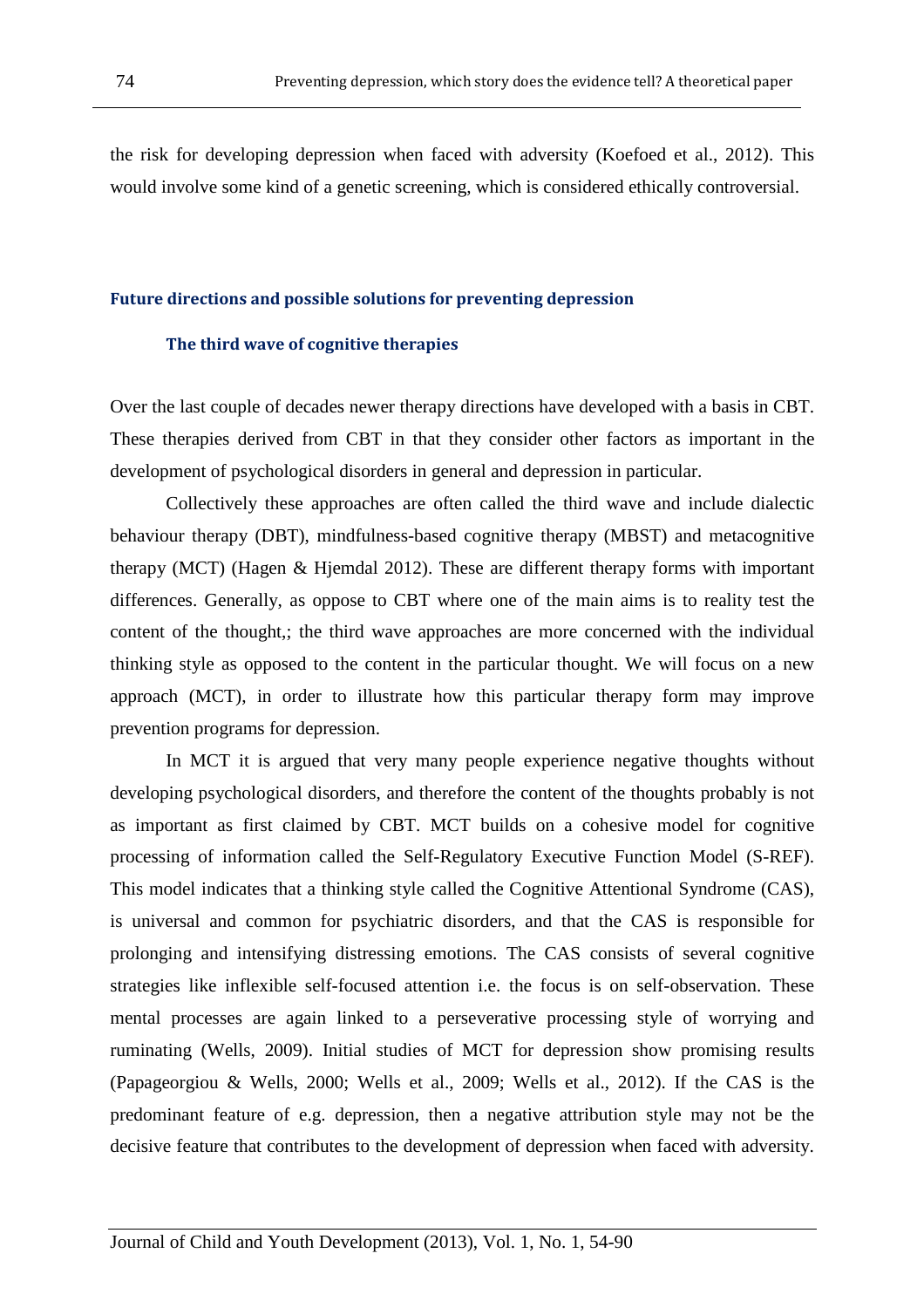In relation to future prevention studies this may be particularly relevant. If prevention interventions can be developed on newer theories and evidence which targets central processes involved in developing and maintaining psychological disorders, such interventions may very well have larger effects also related to prevention.

 Based on the hypothesis of inadequate understanding of depression and its antecedents along with the existing evidence that biased focus on intrapersonal factors, it is possible to suggest four further developments to try to improve the prevention interventions for depression, which are:

Trying to explore the newer therapy development as described above in order to identify if the antecedents of depression can be better understood, and thus make the foundation for better interventions and thus increase the effects of these.

 Another approach would be to increase the focus on external variables and thus increase the effects of such program. External variables may be related to social support and external social resources available to the individuals, but it is also the larger social structures and resources available to the individual. A conceptual framework that might be useful in this context could be the socio-ecological perspective of Bronfenbrenner (1977) that stresses the larger social structure as well as the intrapersonal systems. It would also be relevant to explore the external variables found to protect against psychological disorder when facing adversity, an area often associated with resilience research.

 Several studies have indicated that exploring non-specific factors may play an important role in further understanding and developing interventions for preventing depression (Beardslee et al., 2007; Dobson et al., 2010; Gillham et al., 2007; Stice et al., 2006; Stice et al., 2008). In clinical psychotherapy research non-specific factors often refer to factors that are common for most therapy forms. These factors are often thought of as essential and part of the process that leads to healing for individuals with psychological problems. Some examples of non-specific factors are therapeutic alliance that has been understood as an empathic attention, sincere interest, and the possibility to discuss difficulties. The therapeutic setting also implies a degree of structure, and specific preset rules for interaction. Therapeutic work also promotes hope and realistic positive expectations. In prevention it would be relevant to explore how these common factors may be transformed into interventions and operationalized and if they were of relevance in contributing to maintaining mental health. Increased focus also on the non-specific factors may be relevant in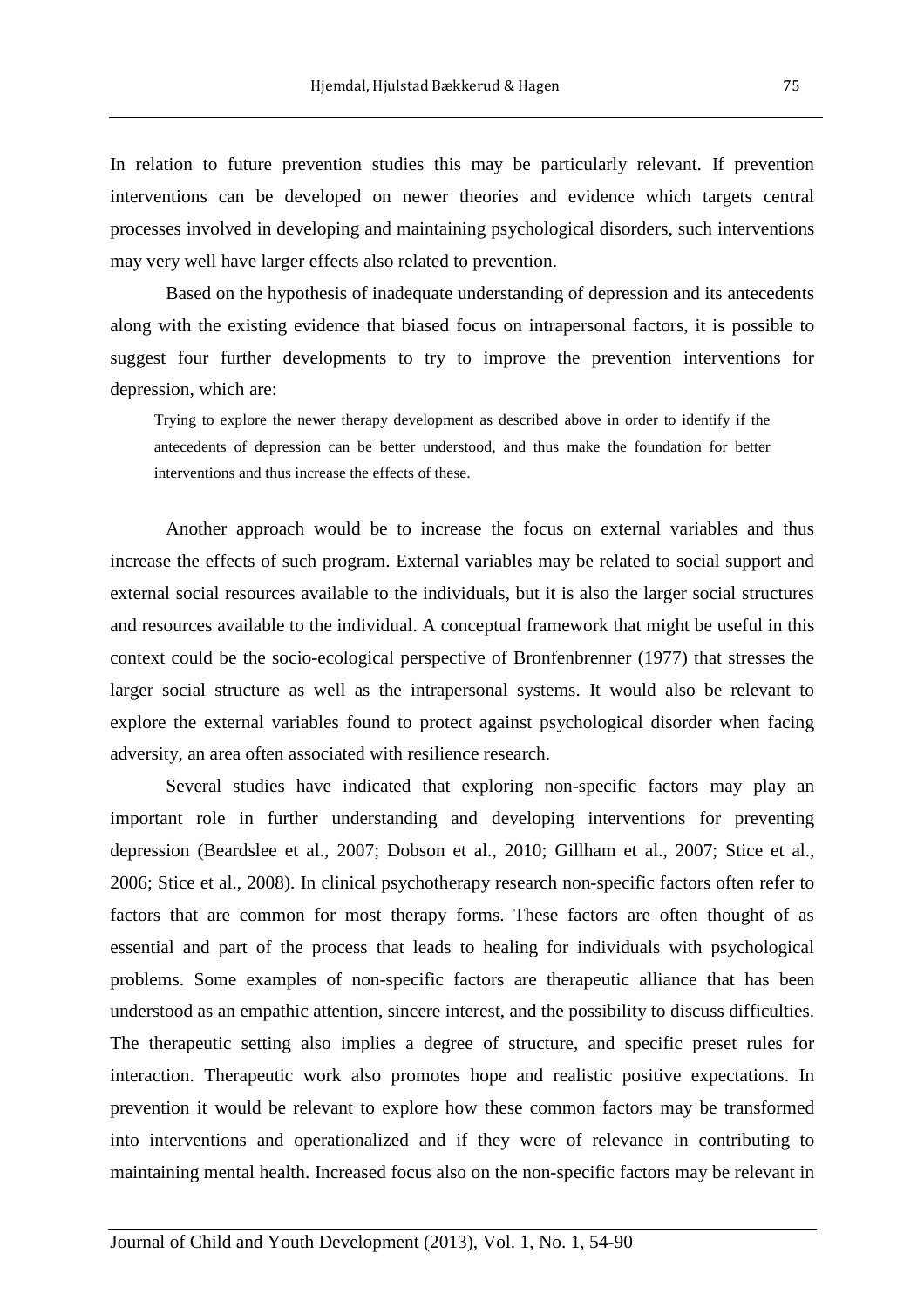the future to develop a better understanding of which factors have effects for whom with which risk profiles.

 A new possible way of approaching the challenges of prevention is to change towards a new paradigm. Resilience is a research field that focuses on adaptation and development of mental health in the face of adversity. It is defined as the dynamic process that involves positive adaptation and outcomes when faced with adversity shown to increase the probability of developing psychopathology (Luthar, Cicchetti & Becker, 2000). This research field may be particularly relevant as a theoretical ground for developing prevention interventions, as it has focuses on the protective factors that promote adaptation in the face of adversity.

 Resilience has also in its early phases focused on personal attributes. However, later research has, to a larger extent, focused on the external and interpersonal protective factors and the interaction between the interpersonal and the intrapersonal level (Luthar et al., 2000). This research has also evolved to focusing on the processes that develops resilience, which means that the interest has turned towards understanding how different mechanisms and processes contribute to develop the capacity to adapt in the face of adversity. Knowledge of these naturally occurring processes may be of particular interest in exploring which interventions to give priority to in further prevention studies. Resilience is a naturally occurring process which may be of interest when exploring how to design interventions when such processes do not naturally occur. The field of resilience is also interesting because it represents a different approach than the traditional approach to prevention. Within this paradigm the primary interest is to know what promotes positive development rather than preventing or correcting a negative development. One particularly relevant and interesting aspect is whether some of the factors and processes involved in maintaining mental health are different from those that are needed for curing someone with a particular disorder. If this is the case, it may be conceptually wrong or less appropriate to import interventions from therapy, despite the fact that interventions may be effective for individuals with disorders. This is an interesting empirical question that needs further research.

 Despite representing a different research paradigm, there are elements of danger by just importing the results from the resilience field to prevention. Resilience also focuses on many of the intrapersonal variables that already have been included in prevention interventions. The focus on self-efficacy, social skills, locus of control and problem solving ability are apparent in both research fields (Masten et al., 1990). The researches behind the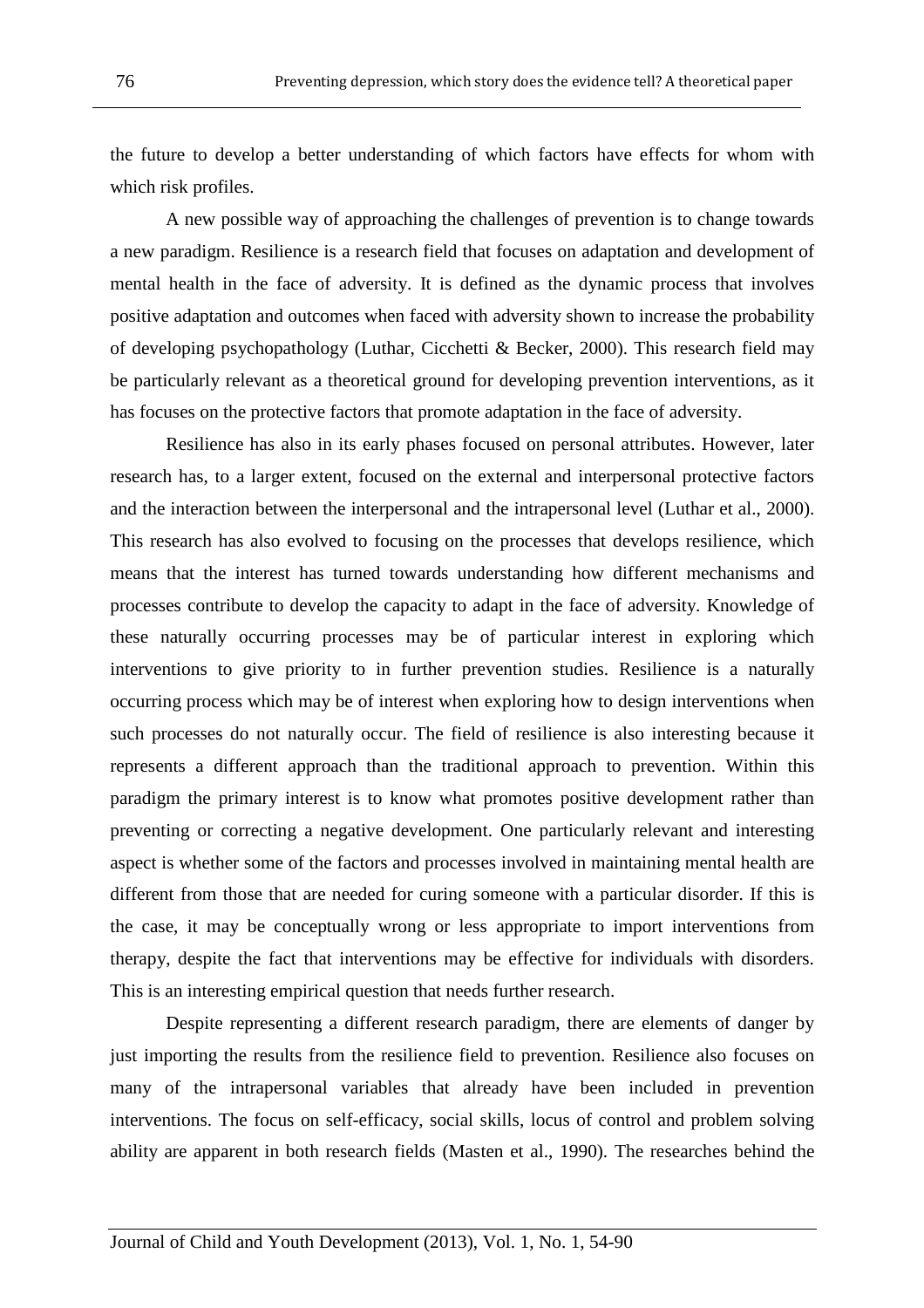"Penn Prevention Program" changed the name of the program to "Penn Resiliency Program" when they wanted to use it as a universal prevention program. The change from prevention directed toward groups of risk toward the universal focus reflected an assumption that the program could contribute to develop resilience in adolescents. Despite this change, it was not reflected in changes in the content of the program (Reivich et al., 2005). And despite an explicit focus on building resilience, the PRP does not separate itself significantly from other prevention programs neither with regards to content or results.

#### **Conclusions**

Depression is a disorder that accounts for large problems in society with large financial losses, and severe suffering. Research shows that the treatment of depression,( even the best documented treatments) is less effective than desirable. Only half are cured, and of these, only half remain cured after a year and a half. An early debut of depression in childhood or adolescents is a predictor of the development of a more chronic disorder with multiple relapses.

 This paper has given an overview of the empirical literature of prevention, identifying which preventions work and which seem less effective for preventing depression in this age group. Targeted prevention with indicated and selective programs overall seem to give better results with higher effect sizes than a universal approach. There is, however, large room for further improvement and the effects of many of the programs reviewed in this paper are generally short lived. Generally, the interventions seem to give better results if the implementation is made by psychologists or research teams compared to teachers.

 Another explanation for the varying results within the field of prevention is that our models are incomplete in regards to understanding depression. Further research to ameliorate the understanding of the development and maintenance of depression is essential in order also to improve the effects of prevention. The existing research accentuated cognitive variables such as those that contribute to predicting depression, but based on the findings from the prevention studies, it is probably not the complete picture. Many of the interventions used in prevention programs are generated from cognitive therapy, which often focuses on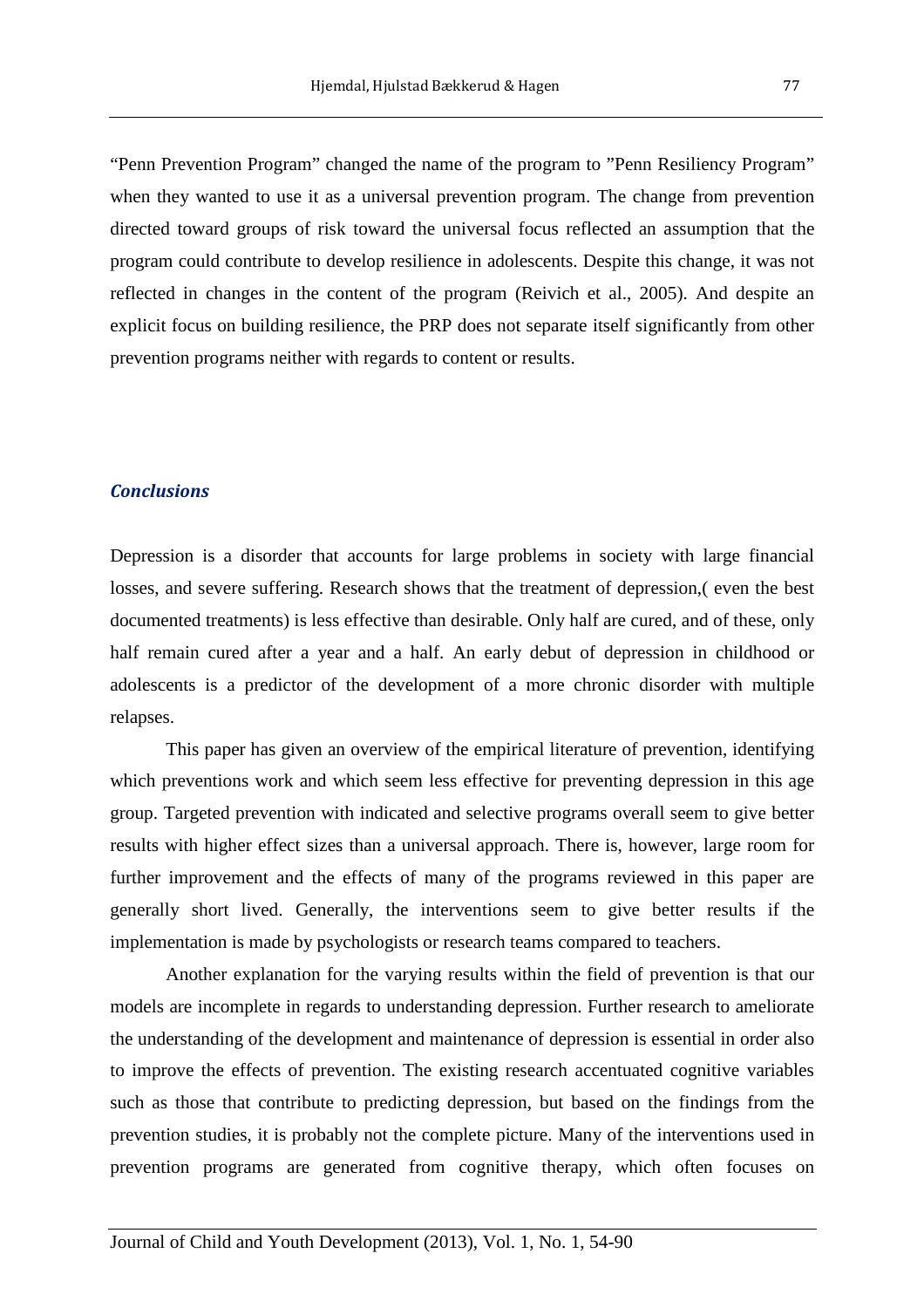intrapersonal factors. Another possible approach is to include the focus on interpersonal factors in order to enhance the effect of the prevention programs.

 Prevention of depression is, to a large extent, based on different therapy models, and thus it is very relevant that the prevention of depression closely follows the development within treatment research of depression. If better treatments are developed, they can become the source of further development of prevention interventions. One very interesting development within the cognitive therapy is third wave cognitive therapies. Especially MCT seems particularly interesting for the treatment of depression (Wells, 2009). This approach is in the early phases and further research is needed. A new possibility for the further research on prevention is to change paradigms completely. Other areas of research can possibly also serve as a point of departure for generating interventions that maintain mental health. Resilience research may be particularly interesting in this context, as it has identified protective factors and processes that promote mental health in the face of adversity.

 It does, however, seem decisive that future emphasis on prevention is based on an empirical and solid theoretical foundation. If interventions are to be implemented, they should be based on actual knowledge of what works and such interventions should be rigorously evaluated.

#### **References**

- Abela, J. R. Z. & D'Alessandro, D. U. (2002). Beck's Cognitive Theory of Depression: A Test of the Diathesis-Stress and Causal Mediation Components. British Journal of Clinical Psychology, 41, 111 – 128.
- Abela, J. R. Z. & Seligman, M. E. P. (2000). The Hopelessness Theory of Depression: A Test of the Diathesis-Stress Component in the Interpersonal and Achievement Domains. Cognitive Therapy and Research, 24,  $361 - 378.$
- Abramson, L. Y., Metalsky, G. I. & Alloy, L. B. (1989). Hopelessness Depression: A Theory-Based Subtype of Depression. Psychological Review, 96, 358 – 372.
- Ayuso-Mateos, J. L., Vazques-Barquero, J. L., Doweik, C., Lehtinen, V., Dalgard, O. S., Casey, P., … Wilkinson, G. (2001). Depressive disorders in Europe: prevalence figures from the ODIN study. British Journal of Psychiatry, 179, 308 – 316.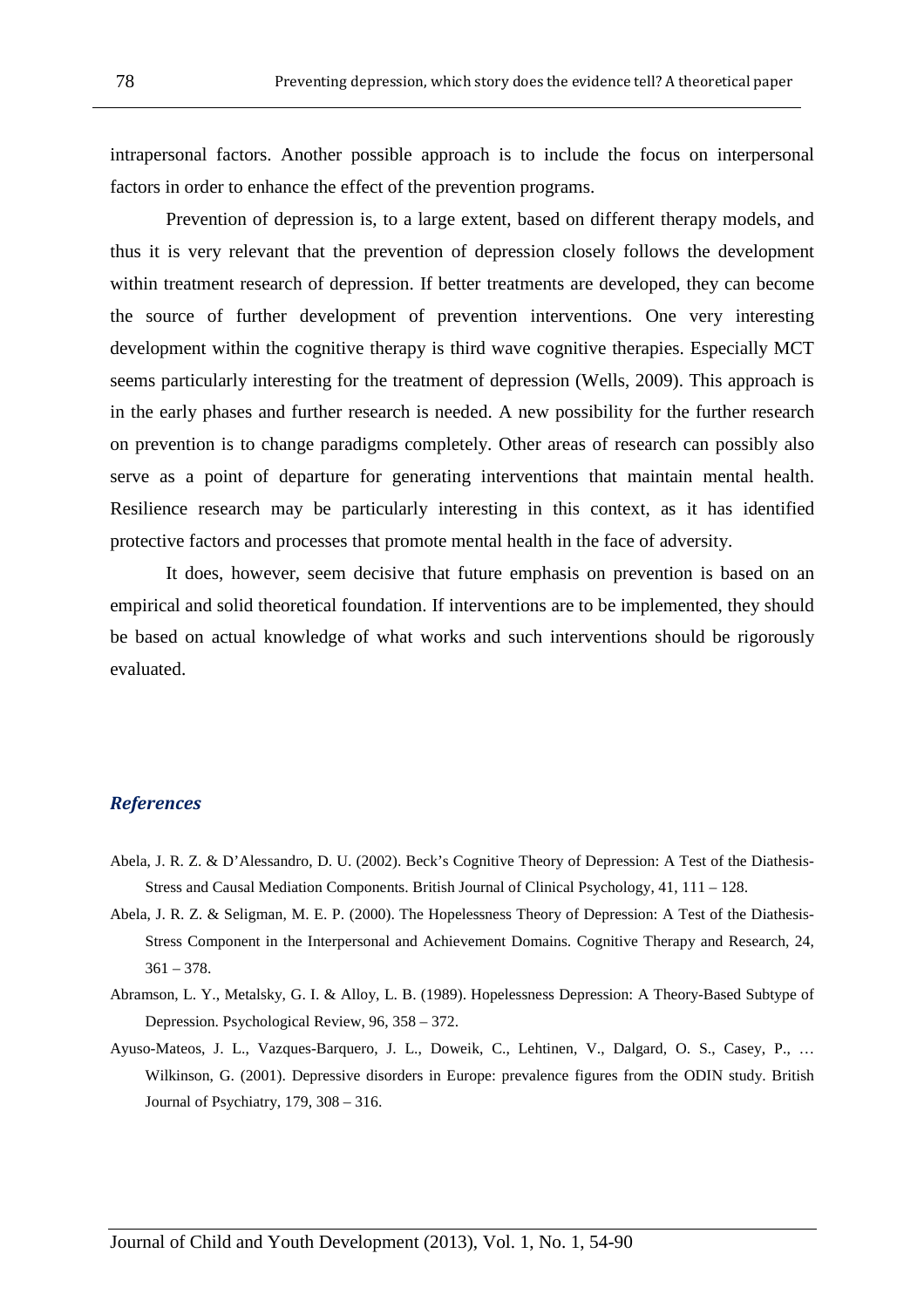- Beardslee, W. R., Gladstone, T. R. G., Wright, E. J. & Cooper, A. B. (2003). A Family-Based Approach to the Prevention of Depressive Symptoms in Children at Risk: Evidence of Parental and Child Change. Pediatrics, 112, 119 – 131.
- Beardslee, W. R., Wright, E. J., Gladstone, T. R. G. & Forbes, P. (2007). Long-Term Effects From a Randomized Trial of Two Public Health Preventive Interventions for Parental Depression. Journal of Family Psychology, 21, 703 – 713.
- Beardslee, W. R., Wright, E. J., Salt, P., Drezner, K., Gladstone, T. R. G., Versage, E. M. & Rothberg, P. C. (1997). Examination of Children's Responses to Two Preventive Interventions Over Time. Journal of American Academy of Child & Adolescent Psychiatry, 36, 196 – 204.
- Beck, A. T. (2005). The Current State of Cognitive Therapy. A 40-Year Retrospective. Archives of General Psychiatry, 62, 953 – 959.
- Blackburn, J. M., Eunson, K. M., & Bishop, S. (1986). A Two-year Naturalistic Follow-up of Depressed Patients Treated with Cognitive Therapy, Pharmacotherapy and a Combination of Both. Journal of Affective Disorders, 10, 67 – 75.
- Bronfenbrenner, U. (1977). Toward an experimental ecology of human development. American Psychologist, 32(7), 513-531.
- Brown, G. P., Hammen, C. L., Craske, M. G. & Wickens, T. D. (1995). Dimensions of Dysfunctional Attitudes as Vulnerabilities to Depressive Symptoms. Journal of Abnormal Psychology, 104, 431 – 435.
- Cardemil, E. V., Reivich, K. J. & Seligman, M. E. P. (2002). The prevention of Depressive Symptoms in Low-Income Minority Middle School Students. Prevention & Treatment, 5, paper 8.
- Cerel, J., Fristad, M. A., Verducci, J., Weller, R. A. & Weller, E. B. (2006). Childhood Bereavement: psychopathology in the 2 Years Postparental Death. Journal of American Academy of Child and Adolescent Psychiatry, 45, 681 – 690.
- Clarke, G. N, Hornbrook, M., Lynch, F., Polen, M., Gale, J., Beardslee, W., … Seeley, J. (2001). A Randomized Trial of a Group Cognitive Intervention for Preventing Depression in Adolescent Offspring of Depressed Parents. Archives of General Psychiatry, 58, 1127 – 1134.
- Compas, B. E., Champion, J. E., Forehand, R., Cole, D. A., Reeslund, K. L. Fear, J., … Roberts, L. (2010). Coping and Parenting: Mediators of 12-Month Outcomes of a Family Group Cognitive-Behavioral Preventive Intervention With Families of Depressed Parents. Journal of Consulting and Clinical Psychology, 78, 623 – 634.
- Compas, B. E., Champion, J. E., Reeslund, K. L., Fear, J. M., Hardcastle, E., Potts, J., … Cole, D. A. (2009). Randomized Controlled Trial of a Family Cognitive-behavioral Preventive Intervention for Children of Depressed Parents. Journal of Consulting and Clinical Psychology, 77, 1007 – 1020.
- Compas, B. E., Forehand, R., Thigpen, J. C, Keller, G., Hardcastle, E.J., Cole, D. A., … Roberts, L. (2011). Family Group Cognitive- Behavioral Preventive Intervention for Families of Depressed Parents: 18- and 24-Month Outcomes. Journal of Consulting and Clinical Psychology, 79, 488 – 499.
- Costello, J. E., Pine, D. S., Hammen, C., March, J. S., Plotsky, P. M., Weissman, M. M., … Leckman, J. F. (2002). Development and natural History of Mood Disorders. Biological Psychiatry, 52, 529 – 542.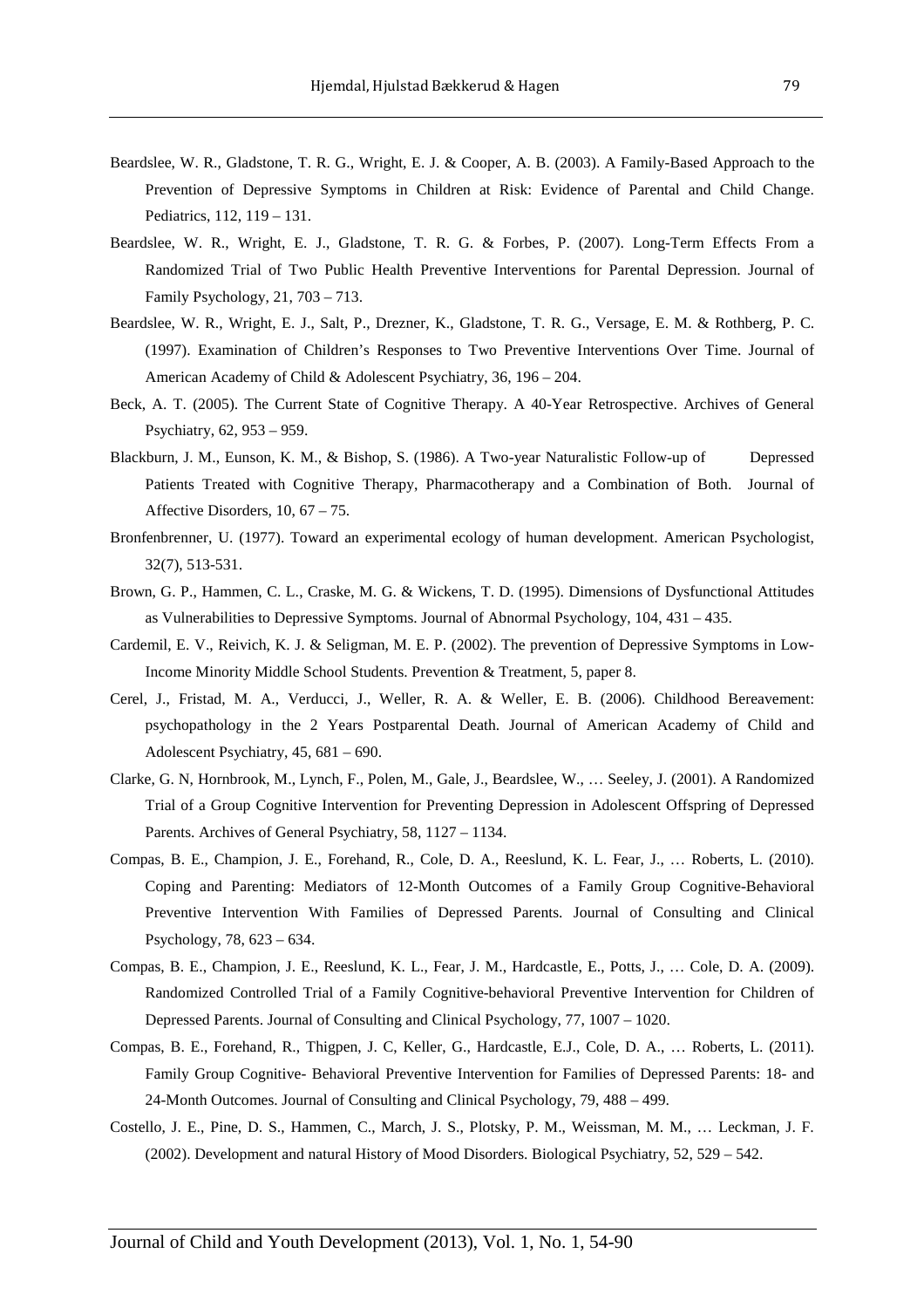- Dalgard, O. S., & Bøen, H. (2008). Forebygging av depresjon med hovedvekt på individrettede metoder. (Rapport 1). Folkehelseinstituttet.
- Dimidjian, S., Hollon, S. D., Dobson, K. S., Schmaling, K. B., Kohlenberg, R. J., Addis, M. E… & Jacobson, N. S. (2006). Randomized trial of behavioral activation, cognitive therapy, and antidepressant medication in the acute treatment of adults with major depression. Journal of Consulting and Clinical Psychology, 74(4), 658-670.
- Dobson, K. S. (1989). A Meta-Analysis of the Efficacy of Cognitive Therapy for Depression. Journal of Consulting and Clinical Psychology, 57, 414 – 419.
- Dobson, K. S., Hopkins, J. A., Fata, L., Scherrer, M. & Allan, L. C. (2010). The Prevention of Depression and Anxiety in a Sample of High-Risk Adolescents: A Randomized Controlled Trial. Canadian Journal of School Psychology, 25, 291 – 310.
- Elkin, I., Shea, T., Watkins, J. T., Imber, S. T., Sotsky, S. M., Collins, J. F., … Parloff, M. B. (1989). National Institute of Mental Health Treatment of Depression Collaborative Research Program. Archives of General Psychiatry, 46, 971 – 982.
- Fergusson, D.M., Horwood, L. J., Ridder, E. M., & Beautrais, A. L. (2005). Subtreshold Depression in Adolescence and Mental Health Outcomes in Adulthood. Archives of General Psychiatry, 62, 66 – 72.
- Flay, B. R., Biglan, A., Boruch, R. F., Castro, F. G., Gottfredson, D., Kellam, S., … Ji, P. (2005). Standards of Evidence: Criteria for Efficacy, Effectiveness and Dissemination. Prevention Science, 6, 151 – 175.
- Gillham, J. E., Hamilton, J., Freres, D. R., Patton, K. & Gallop, R. (2006). Preventing Depression Among Early adolescents in the Primary Care Setting: A Randomized Controlled Study of the Penn Resiliency Program. Journal of Abnormal Child Psychology, 34, 203 – 219.
- Gillham. J. E., Reivich, K. J., Freres, D. R., Chaplin, T. M., Shatte, A. J., Samuels, B., … Seligman, M. E. P. (2007). School-Based Prevention of Depressive Symptoms: A Randomized Controlled study of the Effectiveness and specificity of the Penn Resiliency Program. Journal of Consulting and Clinical Psychology,  $75, 9 - 19$ .
- Gillham, J. E., Reivich, K. J., Jaycox, L. H. & Seligman, M. E. P. (1995). Prevention of Depressive Symptoms in Schoolchildren: Two- Year Follow-Up. Psychological Science, 6, 343 – 351.
- Gillham, E.G., Shattè, A.J., & Freres D. R. (2000). Preventing depression: A review of cognitive-behavioral and family interventions. Applied & Preventive Psychology, 9, 63 – 88.
- Goodman, E., Slap, G. B. & Huang, B. (2003). The Public Health of Socioeconomic Status on Adolescent Depression and Obesity. American Journal of Public Health, 93, 1844 – 1850.
- Grabowska-Grzyba, A., Jędrzejczaka, J., Nagańskaa, E., & Fiszera, U. (2006). Risk factors for depression in patients with epilepsy. Epilepsy and Behavior, 8, 411 – 417.
- Gray, L., B., Weller, R. A., Fristad, M., & Weller, E. B. (2011). Depression in children and adolescents two months after the death of a parent. Journal of Affective Disorders, 135, 277 – 283.
- Hagen, R., & Hjemdal, O. (2012). Cognitive Behavioural Therapy. Encyclopedia of Human Behavior (Second edition). Elsevier. 525-530.
- Hankin, B. L. & Abramson, L. Y. (2001). Development of Gender Differences in Depression: An Elaborated Vulnerability-Transactional Stress Theory. Psychological Bulletin, 127, 773 – 796.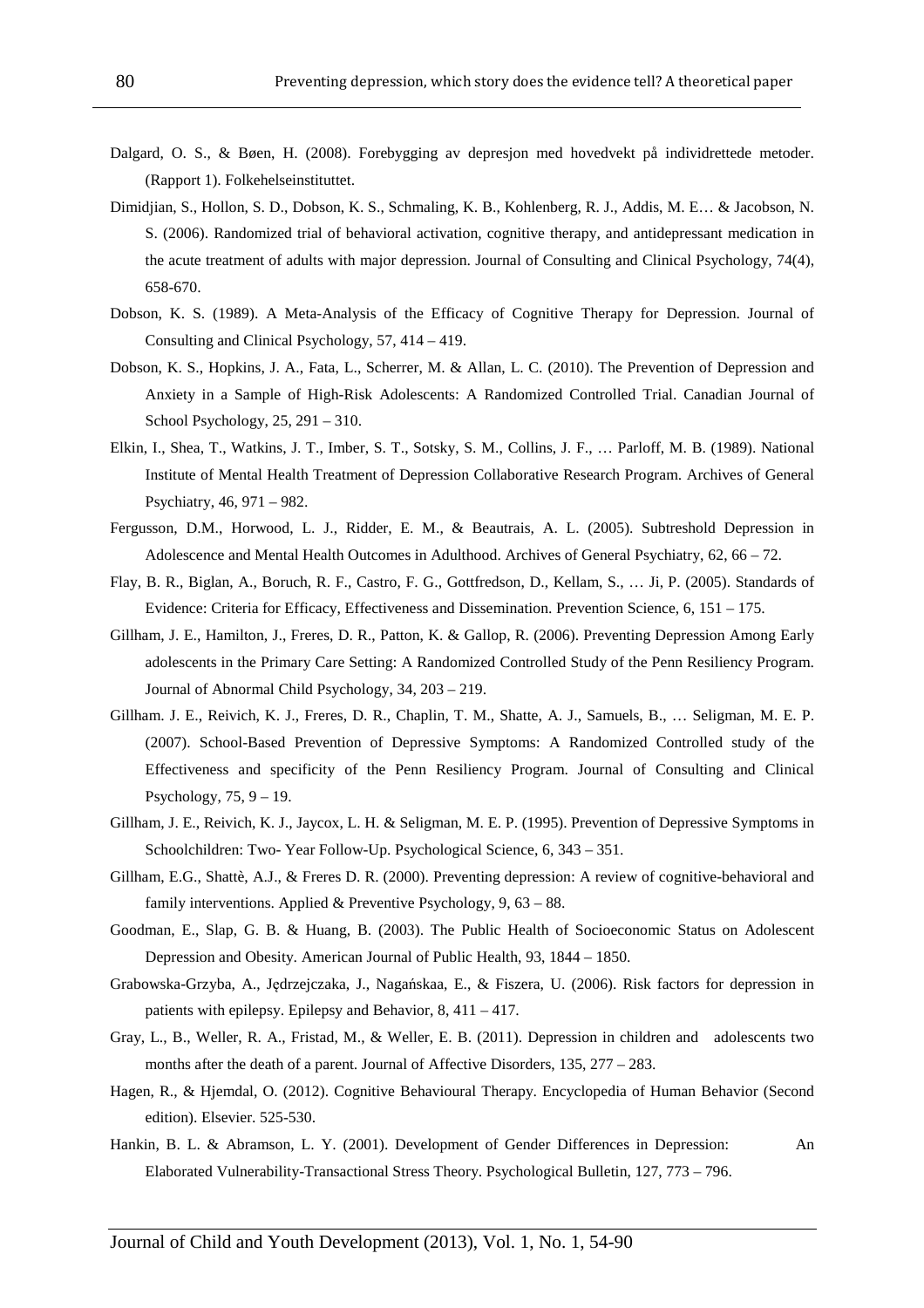- Harnett, P. H. & Dadds, M. R. (2004). Training school personnel to implement a universal school–based prevention of depression program under real-world conditions. Journal of School Psychology, 42, 343 – 357.
- Hilsman, R. & Garber, J. (1995). A Test of the Cognitive Diathesis-Stress Model of Depression in Children: Academic Stressors, Attributional Style, perceived Competence, and Control. Journal of Personality and Social Psychology, 69, 370 – 380.
- Horowitz, J. L. & Garber, J. (2006). The prevention of Depressive Symptoms in Children and Adolescents: A Meta-Analytic Review. Journal of Consulting and Clinical Psychology, 74, 401 – 415.
- Jaycox, L. H., Reivich, K. J., Gillham, J. & Seligman, E. P. (1994). Prevention of Depressive Symptoms in School Children. Behavior Research and Therapy, 32, 801 – 816.
- Kennard, B., Silva., S., Vitiello, B., Curry, J., Kratochvil, C., Simons, A., … March, J. (2006). Remission and Residual Symptoms After Short-Term treatment in the treatment of Adolescents With depression Study (TADS). Journal of American Academy of Child and Adolescent Psychiatry, 45, 1404 – 1411.
- Koefoed, P., Woldbye, P. D., Hansen, T.O., Eplov, L. F., Christiansen, S. H., Mors. O., … Bolwig, T. G. (2012). Association of the leucine-7 to proline-7 variation in the signal sequence of neuropeptide Y with major depression. Acta Neuropsychiatria, 24, 81 – 90.
- Lewinsohn, P. M., Seeley, J. R. Solomon, A., & Zeiss, A. (2000). Clinical Implications of "Subtreshold" Depressive Symptoms. Journal of Abnormal Psychology, 109, 345 – 351.
- Lieb, R., Isensee, B., Höfler, M., Pfister, H. & Wittchen, H. (2002). Parental major Depression and the Risk of Depression and Other Mental Disorders in Offspring. A Prospective-Longitudinal Community Study. Archives of General Psychiatry, 59, 365 – 374.
- Luthar, S. S., Cicchetti, D. & Becker, B. (2000). The Construct of Resilience: A Critical Evaluation and Guidelines for Future Work. Child Development, 71, 543 – 562.
- Lynch, D., Laws, K. R. & McKenne, P. J. (2010). Cognitive behavioral therapy for major psychiatric disorder: does it really work? A meta-analytical review of well-controlled trials. Psychological Medicine, 40, 9 – 24.
- Martinovic, Z., Simonovic, P., Djokic, R. (2006). Preventing depression in adolescents with epilepsy. Epilepsy & Behavior, 9, 619 – 624.
- Masten, A. S., Best, K. M. & Garmezy, N. (1990). Resilience and development: Contributions from the study of children who overcome adversity. Development and Psychopathology, 2, 425 – 444.
- Meltzoff, J. (1997). Critical Thinking About Research. Washington DC: American Psychological Association.
- Merry, S., McDowell, H., Wild, C. J., Bir, J. & Cunliffe, R. (2004). A Randomized Placebo-Controlled Trial of a School-Based Depression Prevention Program. Journal of American Academy of Child and Adolescent Psychiatry, 43, 538 – 547.
- Mrazek, P.J., & Haggerty, R.J. (1994). Reducing risks for mental disorders: Frontiers for preventive research. Washington, DC: National Academy Press.
- Murray, C. J. L. & Lopez, A. D. (1996). Evidence-based health policy-lessons from the global burden of disease study. Science, 274, 740 – 743.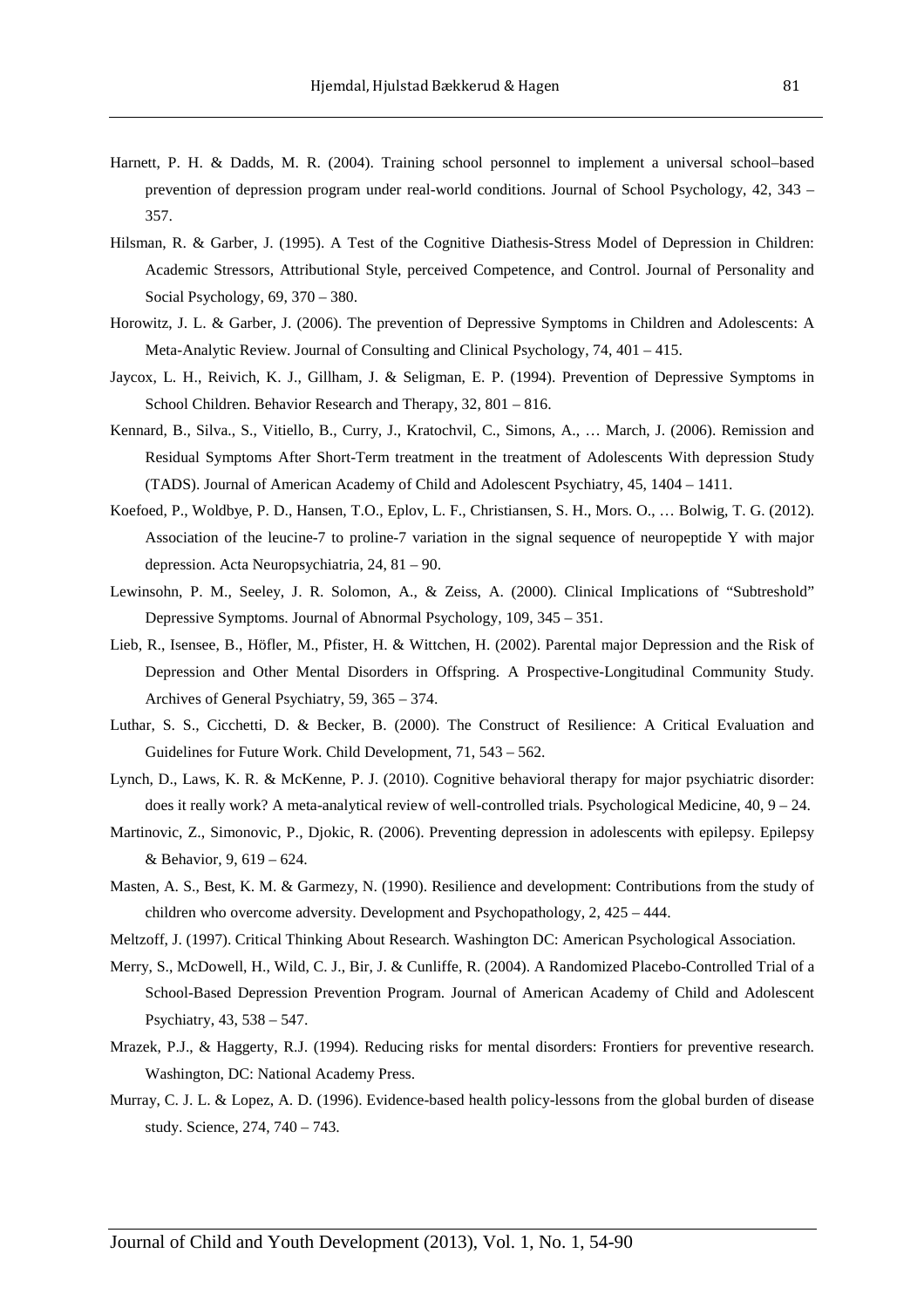- Mykletun, A. & Øverland, S. (2006). Mental disorders are underevaluated as causes for disability/Mentale lidelser undervurderes som årsak til uføretrygding. Tidsskrift for den norske lægeforening 126, 1491 – 1492.
- Nilsson, E., Bogren, M., Mattisson, C. & Nettelbladt, P. (2007). Point prevalence of neurosis in the Lundby study 1947 – 1997. Nordic Journal of Psychiatry, 61, 33 – 39.
- Nomura, Y., Wickramaratne, P. J., Warner, V., Mufson, L. & Weissman, M. (2002). Family Discord, Parental Depression, and Psychopathology in Offspring: Ten-Year Follow-up. Journal of American Academy of Child and Adolescent Psychiatry, 41, 402 – 409.
- Papageorgiou, C., & Wells, A. (2000). Treatment of recurrent major depression with attention training. Cognitive and Behavioral Practice, 7(4), 407-413.
- Pössel, P., Horn, A. B., Groen, G. & Hautzinger, M. (2004). School-Based Prevention of Depressive Symptoms in Adolescents: A 6-Month Follow-up. Journal of American Academy of Child and Adolescent Psychiatry, 43, 1003 – 1010.
- Reivich, K., Gillham, J. E., Chaplin, T. M. & Seligman, M. E. P. (2005). From Helplessness to Optimism. The Role of Resilience in Treating and Preventing Depression in Youth. Goldstein, S. & Brooks, R. B (Red.), Handbook of Resilience in Children (s. 223 – 237). New York: Springer Science + Business Media, Inc.
- Rivet-Duval, E., Heriot, S. & Hunt, C. (2011). Preventing Adolescent Depression in Mauritius: A Universal School-Based Program. Child and Adolescent Mental Health, 16, 86 – 91.
- Roberts, C. M., Kane, R., Bishop, B., Cross, D., Fenton, J. & Hart, B. (2010). The prevention of anxiety and depression in children from disadvantaged schools. Behavior Research and Therapy, 28, 68 – 73.
- Roth, A., & Fonagy, P. (2005). What works for whom: A critical review of psychotherapy research, 2nd ed. Guilford Publications, New York, NY, US.
- Sandler, I. N., Ayers, T. S., Wolchik, S. A., Tein, J., Kwok, O., Haine, R. A., … Griffin, W. A. (2003). The Family Bereavement Program: Efficacy Evaluation of a Theory-Based Prevention Program for Parentally Bereaved Children and Adolescents. Journal of Consulting and Clinical Psychology, 71, 587 – 600.
- Sandler, I. N., West, S. G., Baca, L., Pillow, D. R., Gersten, J. C., Rogosch, F., … Ramirez, R. (1992). Linking Empirically based Theory and Evaluation: The Family Bereavement Program. American Journal of Community Psychology, 20, 491 – 521.
- Sawyer, M.G., Harchak, T. F., Spence, S. H., Bond, L., Graetz, B., Kay, D. … Sheffield, J. (2010a). School-Based prevention of Depression: a 2-Year Follow-up of a Randomized Controlled Trial of the Beyondblue Schools Research Initiative. Journal of Adolescent Health, 47, 297 – 304.
- Sawyer, M. G., Pfeiffer, S., Spence, S. H., Bond, L., Graetz, B., Kay, D. … Sheffield, J. (2010b). School-based prevention of depression: a randomized controlled study of the Beyondblue Schools Research Initiative. Journal of Child Psychology and Psychiatry, 51, 199 – 209.
- Shaw, D. S. & Emery, R. E. (1987). Parental Conflict and Other Correlates of the Adjustment of School-Age children Whose Parents Have Separated. Journal of Abnormal Child Psychology, 15, 269 – 281.
- Sheeber, L., Hops, H., Alpert, A., Davis, B. & Andrews, J. (1997). Family support and Conflict: Prospective Relations to Adolescent Depression. Journal of Abnormal Child Psychology, 25, 333 – 344.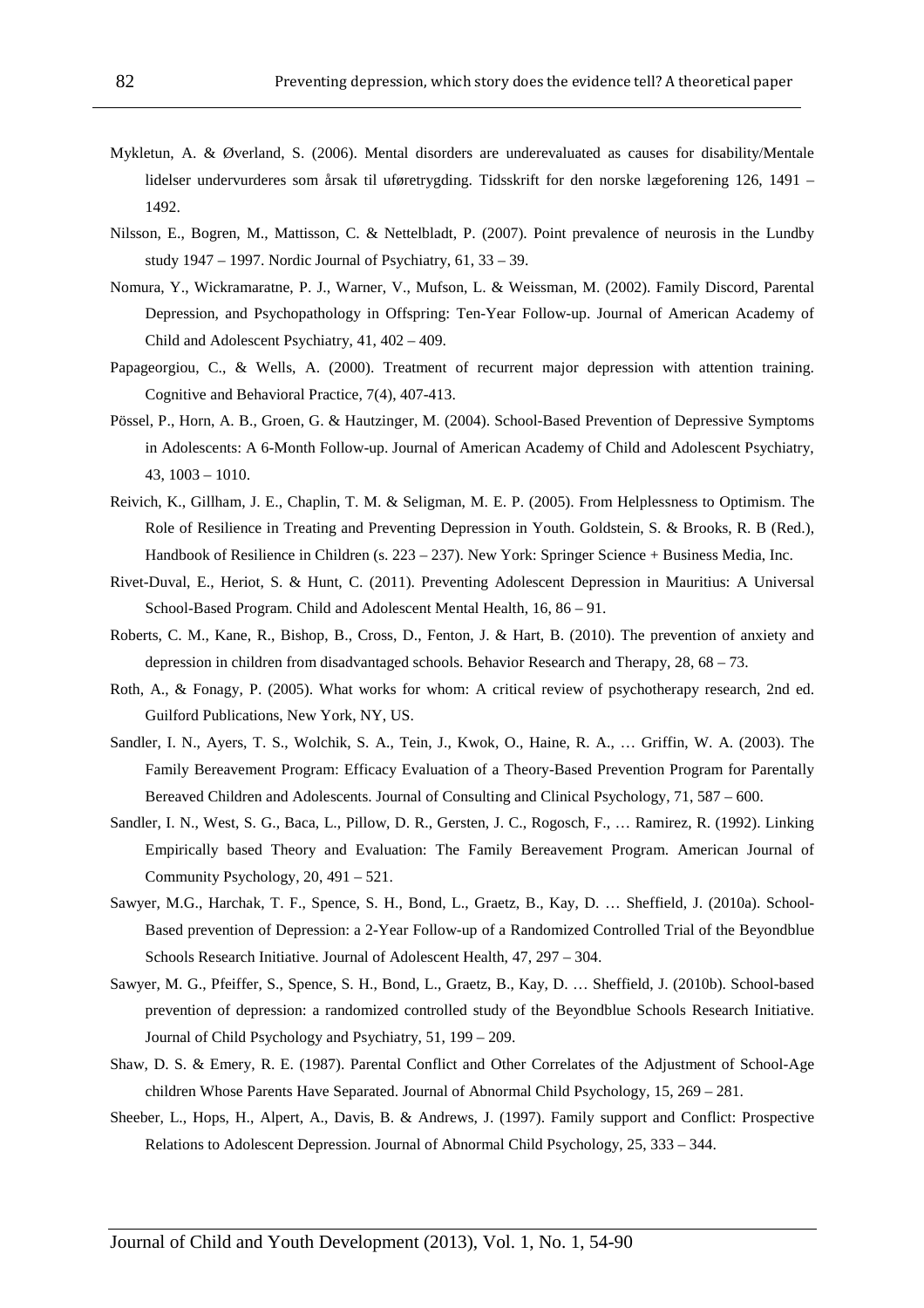- Sheffield, J. K., Spence, S. H., Rapee, R. M., Kowalenko, N., Wignall, A., Davis, A. & McLoone, J. (2006). Evaluation of Universal, Indicated, and Combined Cognitive-Behavioral Approaches to the Prevention of Depression Among Adolescents. Consulting and Clinical Psychology, 74, 66 – 79.
- Shochet, I. M., Dadds, M. R., Holland, D., Whitefield, K., Harnett, P. H. & Osgarby, S. M. (2001). The Efficacy of a Universal School-Based Program to Prevent Adolescent Depression. Journal of Clinical Child Psychology, 30, 303 – 315.
- Solomon, D. A., Keller, M. B., Leon, A. C., Mueller, T. I., Lavori, P. W., Shea M. T., Coryell, W., …Endicott, J. (2000). Multiple Recurrences off Major Depressive Disorder. American Journal of Psychiatry, 157, 229 – 233.
- Spence, S. H., Sheffield, J.K. & Donovan, C. L. (2003). Preventing Adolescent Depression: An Evaluation of the Problem Solving for Life Program. Journal of Consulting and Clinical Psychology, 71, 3 – 13.
- Spence, S. H., Sheffield, J.K. & Donovan, C. L. (2005). Long Term Outcome of a School-Based, Universal Approach to Prevention of Depression in Adolescents. Journal of Consulting and Clinical Psychology, 73,  $160 - 167$ .
- Spence, S. H. & Shortt, A. L. (2007). Research Review: Can we justify the widespread dissemination of universal, school-based interventions for the prevention of depression among children and adolescents? Journal of Child Psychology and Psychiatry, 48, 526 – 542.
- Stice, E., Burton, E., Bearman, S. K. & Rohde, P. (2006). Randomized trial of a brief prevention program: An elusive search for å psychosocial placebo control condition. Behavior Research and Therapy, 45, 863 – 876.
- Stice, E., Rohde, P., Gau, J. M. & Wade, E. (2010). Efficacy Trial of a Brief Cognitive-Behavioral Depression Prevention Program for High-Risk Adolescents: Effects at 1- and 2- Year Follow-Up. Journal of Consulting and Clinical Psychology, 78, 856–867.
- Stice, E., Rohde, P., Seeley, J. R. & Gau, J. M. (2008). Brief Cognitive-Behavioral Depression Prevention Program for High-Risk Adolescents Outperforms Two Alternative Interventions: A Randomized Efficacy Trial. Journal of Consulting and Clinical Psychology, 76, 595 – 606.
- Stice, H., Shaw, H., Bohon, C., Marti, N. C., Rohde, P. (2009). A Meta-Analytic Review of Depression Prevention Programs for Children and Adolescents: Factors That Predict magnitude of Intervention Effects. Journal of Consulting and Clinical Psychology, 77, 486 – 503.
- Teasdale, J. D., Williams, J. M. G., Soulsby, J. M., Segal, Z. V., Ridgeway, V. A., & Lau, M. A. (2000). Prevention of Relapse/Recurrence in Major Depression by Mindfulness-Based Cognitive Therapy. Journal of Consulting and Clinical Psychology, 68, 615 – 623.
- Weersing, R. V. & Weisz, J. R. (2002). Community Clinic Treatment of Depressed Youth: Benchmarking Usual Care Against CBT Clinical Trials. Journal of Consulting and Clinical Psychology, 70, 299 – 310.
- Wells, A. (2009). Metacognitive therapy for anxiety and depression. New York, NY, US: Guilford Press.
- Wells, A., Fisher, P., Myers, S., Wheatley, J., Patel, T., & Brewing, C. R. (2009). Metacognitive theory in recurrent and persistent depression: A multiple-baseline study of a new treatment. Cognitive Therapy and Research, 33(3), 291-300.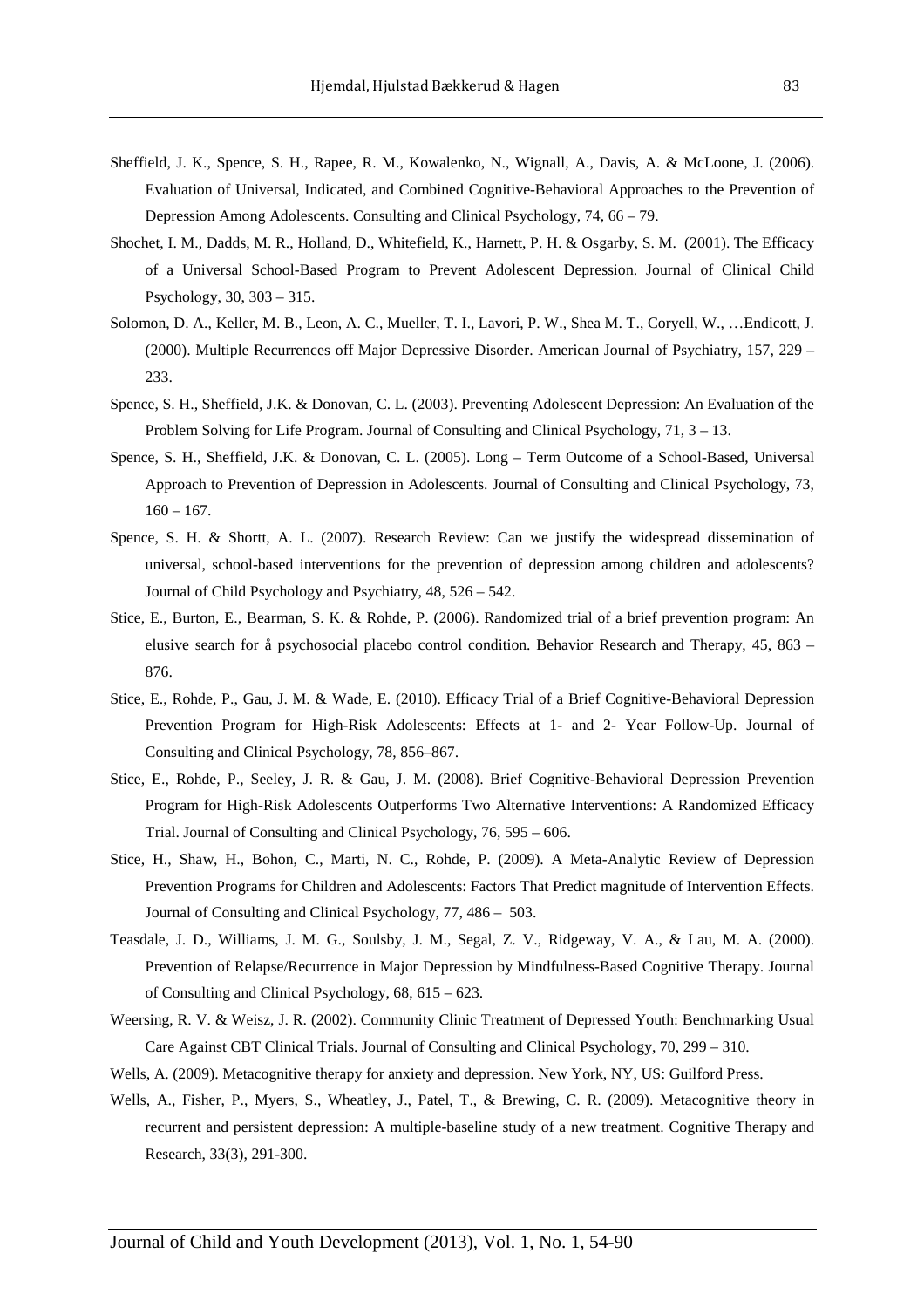- Wells, A., Fisher, P., Myers, S., Wheatley, J., Patel, T., & Brewing, C. R. (2012). Metacognitive therapy in treatment-resistant depression: A platform trial. Behaviour Reseach and Therapy, 50(6), 367-373.
- Wolchik, S. A., Sandler, I. N., Millsap, R. E., Plummer, B. A., Greene, S. M., Anderson, E. R., … Haine, R. A. (2002). Six-Year Follow-up of Preventive Interventions for Children of Divorce. A Randomized Controlled Trial. Journal of the American Medical Association, 288, 1874 – 1881.
- Young, J. F., Mufson, L. & Gallop, R. (2010). Preventing Depression: A Randomized Trial of Interpersonal Psychotherapy-Adolescents Skills Training. Depression and Anxiety, 27, 426–433.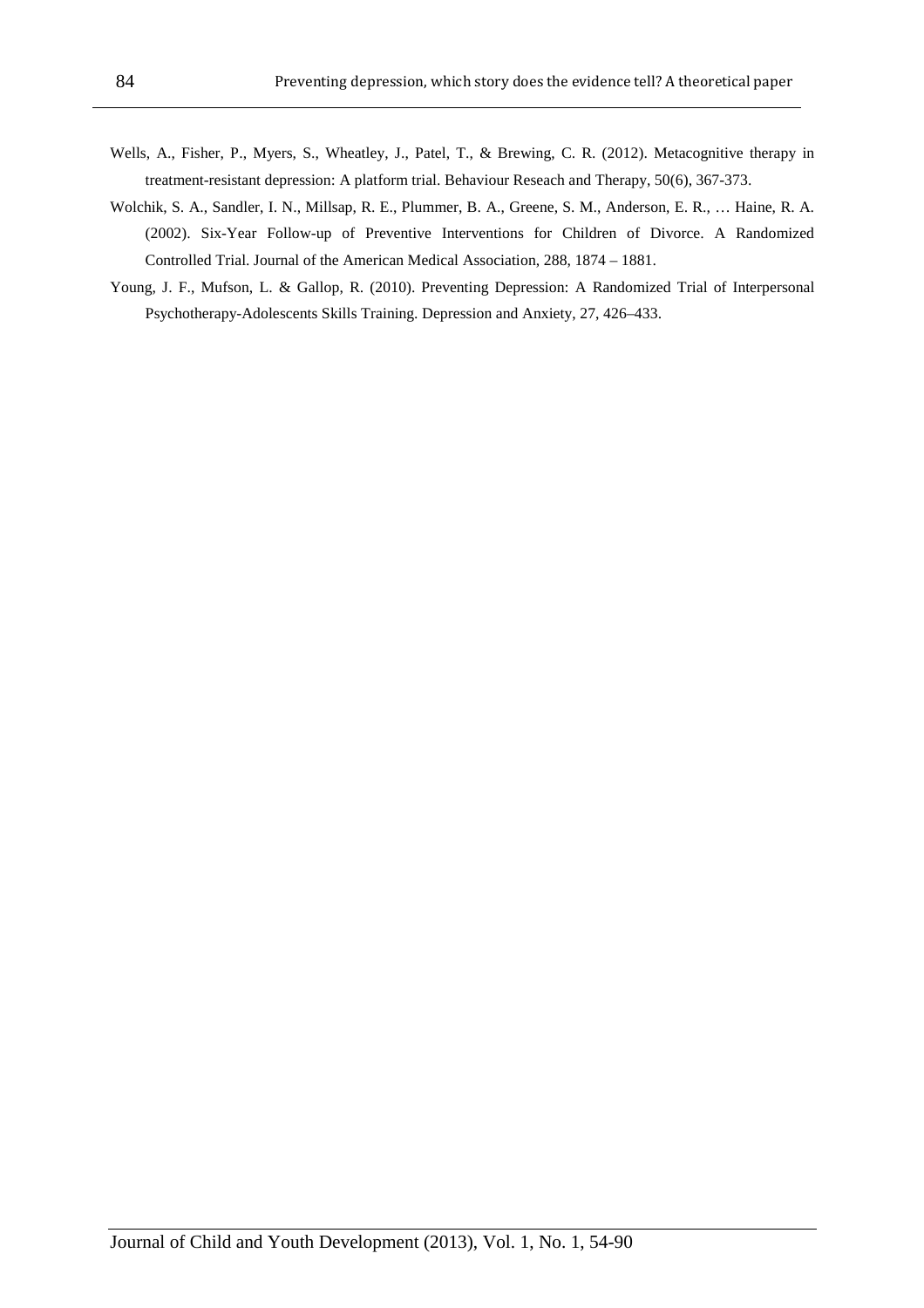### Table 1. An overview over the included studies, the sample size, age, country, effect size pre to post-test, and effect size pre to followup.

| <b>Universal prevention programs</b>                                                                  |                                                                                                            |                         |                       |                                                                             |                                                       |  |
|-------------------------------------------------------------------------------------------------------|------------------------------------------------------------------------------------------------------------|-------------------------|-----------------------|-----------------------------------------------------------------------------|-------------------------------------------------------|--|
| <b>Study</b>                                                                                          | Sample (n)                                                                                                 | Sample age              | Country               | <b>Effect size post-test</b>                                                | Effect size follow- up                                |  |
| Cardemil, Reivich &                                                                                   | Intervention group:                                                                                        | Average age: 11         | <b>USA</b>            | Latino children;                                                            | Latino children; high risk: 6 month                   |  |
| Seligman (2002)                                                                                       | Latino children ( $n =$                                                                                    |                         |                       | high risk: $1,19$ ,                                                         | follow-up: 0, 90, low risk 6 month                    |  |
| "The Penn Resiliency                                                                                  | 23), African American                                                                                      |                         |                       | low risk: 0,67,                                                             | follow-up: 0, 79 (significance level 0,               |  |
| Program" (PRP)                                                                                        | children ( $n = 47$ ).                                                                                     |                         |                       | African American children: no<br>significant effects.                       | 10).                                                  |  |
|                                                                                                       | Control group: Latino<br>children ( $n = 26$ ),<br>African American<br>children ( $n = 56$ ).              |                         |                       |                                                                             | African American children: no<br>significant effects. |  |
| Gillham et al. (2007) (PRP)                                                                           | Intervention group PRP<br>$(n = 232)$ , placebo<br>group PEP $(n = 231)$ ,<br>control group ( $n = 234$ ). | Average age:<br>12.13   | <b>USA</b>            | Complete sample (school A, B<br>and C combined): no significant<br>effects. | School A and B 3 year follow-up: 0,<br>24.            |  |
| Harnett & Dadds (2004)<br>"The Resourceful<br>Adolescent Program"<br>(RAP)                            | Intervention group RAP<br>A ( $n = 96$ ), control<br>group ( $n = 116$ ).                                  | Age group: $12 -$<br>16 | Australia             | No significant effects.                                                     | No significant effects at 1 or 2 years<br>follow-up.  |  |
| Merry, Mcdowell, Wild, Bir<br>$&$ Cunliffe (2004)<br>"The Resourceful<br>Adolescent Program"<br>(RAP) | Intervention group RAP<br>Kiwi ( $n = 192$ ), placebo<br>group ( $n = 172$ ).                              | Age group: $13 -$<br>14 | <b>New</b><br>Zealand | Post-test: $0,04$                                                           | 18 month follow-up: no significant<br>effects.        |  |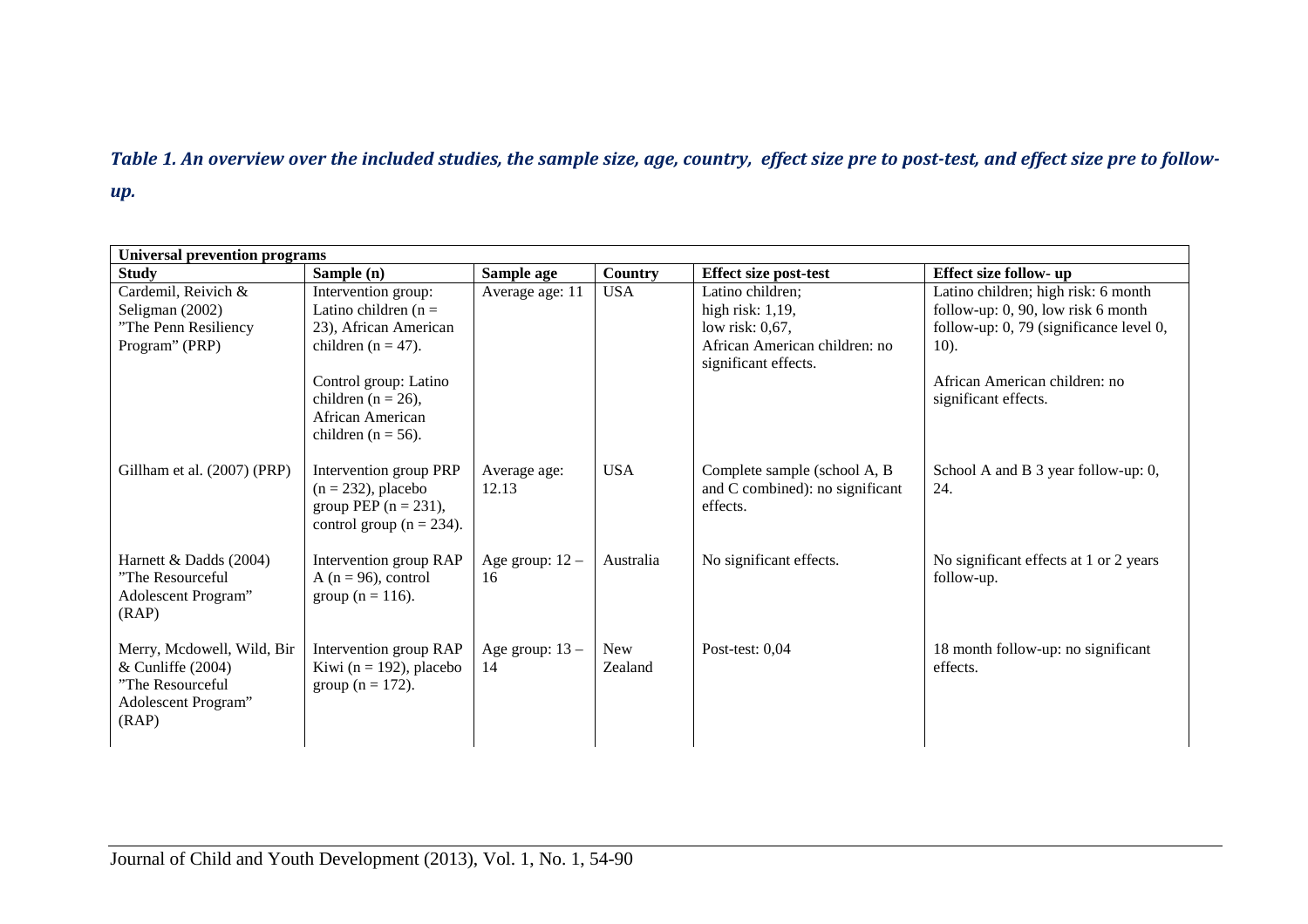| Pössel, Horn, Groen &<br>Hautzinger (2004)<br>LISA-T                                             | Intervention group<br>$(n = 200)$ ,<br>control group ( $n = 147$ )                                                                       | Intervention<br>group average<br>age 13.82,<br>control group<br>average age<br>14.18. | Germany   | Minimal depressive symptoms<br>post-test: 0, 49,<br>6 months follow-up: 0,44<br>Subsyndromal score post-test: not<br>significant. | Minimal depressive symptoms:<br>6 months follow-up: 0, 44.<br>Subsyndromal score: 6 months follow-<br>up: 0, 50.            |
|--------------------------------------------------------------------------------------------------|------------------------------------------------------------------------------------------------------------------------------------------|---------------------------------------------------------------------------------------|-----------|-----------------------------------------------------------------------------------------------------------------------------------|-----------------------------------------------------------------------------------------------------------------------------|
| Rivet-Duval, Heriot & Hunt<br>(2011)<br>"The Resourceful<br>Adolescent Program"<br>(RAP)         | Intervention group RAP<br>A ( $n = 80$ ), control<br>group ( $n = 80$ ).                                                                 | Age group: $12 -$<br>16                                                               | Mauritius | Post-test: 0, 32                                                                                                                  | 6 month follow-up: no significant<br>effects.                                                                               |
| Roberts et al., (2010)<br>The Aussie Optimism<br>Programme (AOP)                                 | Intervention group<br>$(n = 247)$ , control group<br>$(n = 222)$ .                                                                       | Age group: $11 -$<br>13                                                               | Australia | No effect sizes reported.                                                                                                         | No effect sizes reported.                                                                                                   |
| Sawyer et al., 2010a; b<br>"Beyondblue"                                                          | Intervention group<br>$(n = 3037)$ , control<br>group ( $n = 2597$ )                                                                     | Average age:<br>13.1                                                                  | Australia | No effect sizes reported.                                                                                                         | No effect sizes reported.                                                                                                   |
| Shochet et al. (2001)<br>"The Resourceful<br>Adolescent Program"<br>(RAP)                        | Intervention group RAP<br>A ( $n = 68$ ), intervention<br>group RAP F ( $n = 56$ ),<br>control group<br>Adolescent Watch (n<br>$=118$ ). | Age group: $12 -$<br>15                                                               | Australia | Post-test: 0, 47                                                                                                                  | 10 month follow-up: 0, 34.                                                                                                  |
| Spence, Sheffield &<br>Donovan (2003); (2005)<br>the Problem Solving for<br>Life Program" (PSFL) | Intervention group<br>$(n = 751)$ , control group<br>$(n = 749)$ .                                                                       | Age group:<br>$12 - 14$                                                               | Australia | High risk participants post-test: 0,<br>36.<br>Low risk participants post-test: 0,<br>32.                                         | High risk participants 1 year follow-up:<br>not significant.<br>Low risk participants 1 year follow-up:<br>not significant. |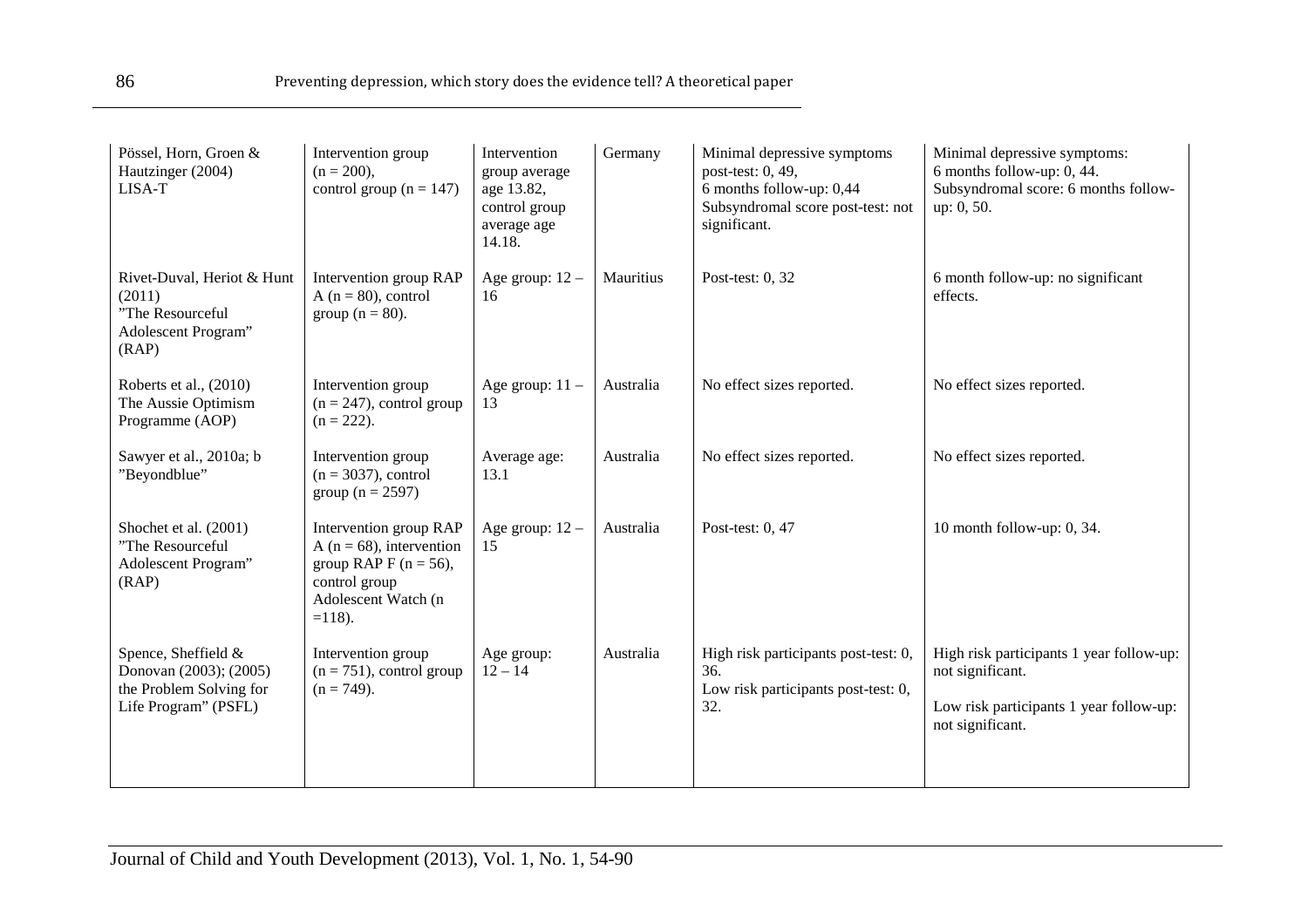| <b>Indicated intervention programs:</b>                                                                                                      |                                                                    |                          |            |                                 |                                                             |  |
|----------------------------------------------------------------------------------------------------------------------------------------------|--------------------------------------------------------------------|--------------------------|------------|---------------------------------|-------------------------------------------------------------|--|
| <b>Study</b>                                                                                                                                 | Sample (n)                                                         | Age group                | Country    | <b>Effect size post test</b>    | <b>Effect size follow-up</b>                                |  |
| Clarke et al. (2001)                                                                                                                         | Intervention group<br>$(n = 45)$ , control group<br>$(n = 49)$ .   | Age group: 13 -<br>18    | <b>USA</b> | Post-test: r 0, 22.             | 1 year follow-up: $r$ 0, 16.                                |  |
| Dobson, Hopkins, Fata,<br>Scherrer & Allan (2010)<br>"The Adolescent Coping<br>with Stress Course"                                           | Intervention group<br>$(n = 25)$ , placebo group<br>$(n = 21)$ .   | Age group: $13 -$<br>18. | Canada     | No significant effects.         | No significant effects found at 3 pr 6<br>months follow-up. |  |
| Gillham, Hamilton,<br>Freres, Patton & Gallop<br>(2006)<br>"The Penn Prevention<br>Program (PRP)"                                            | Intervention group<br>$(n = 147)$ , control group<br>$(n = 124)$ . | Age group: $11 -$<br>12  | <b>USA</b> | Small and inconsistent effects. |                                                             |  |
| Jaycox, Reivich, Gillham<br>& Seligman (1994);<br>Gillham, Reivich, Jaycox<br>& Seligman, 1995: "The<br>Penn Prevention Program<br>$(PRP)$ " | Intervention group ( $n =$<br>69), control group ( $n =$<br>74).   | Age group: $10 -$<br>13  | <b>USA</b> | Post-test: 0, 18.               | 6 month follow-up: $0, 32$                                  |  |
| Martinović, Simonović &<br>Djokić (2006)                                                                                                     | Intervention group<br>$(n = 15)$ , control group<br>$(n = 15)$ .   | Age group: $13 -$<br>19  | Serbia     | No effect sizes reported.       | No effect sizes reported.                                   |  |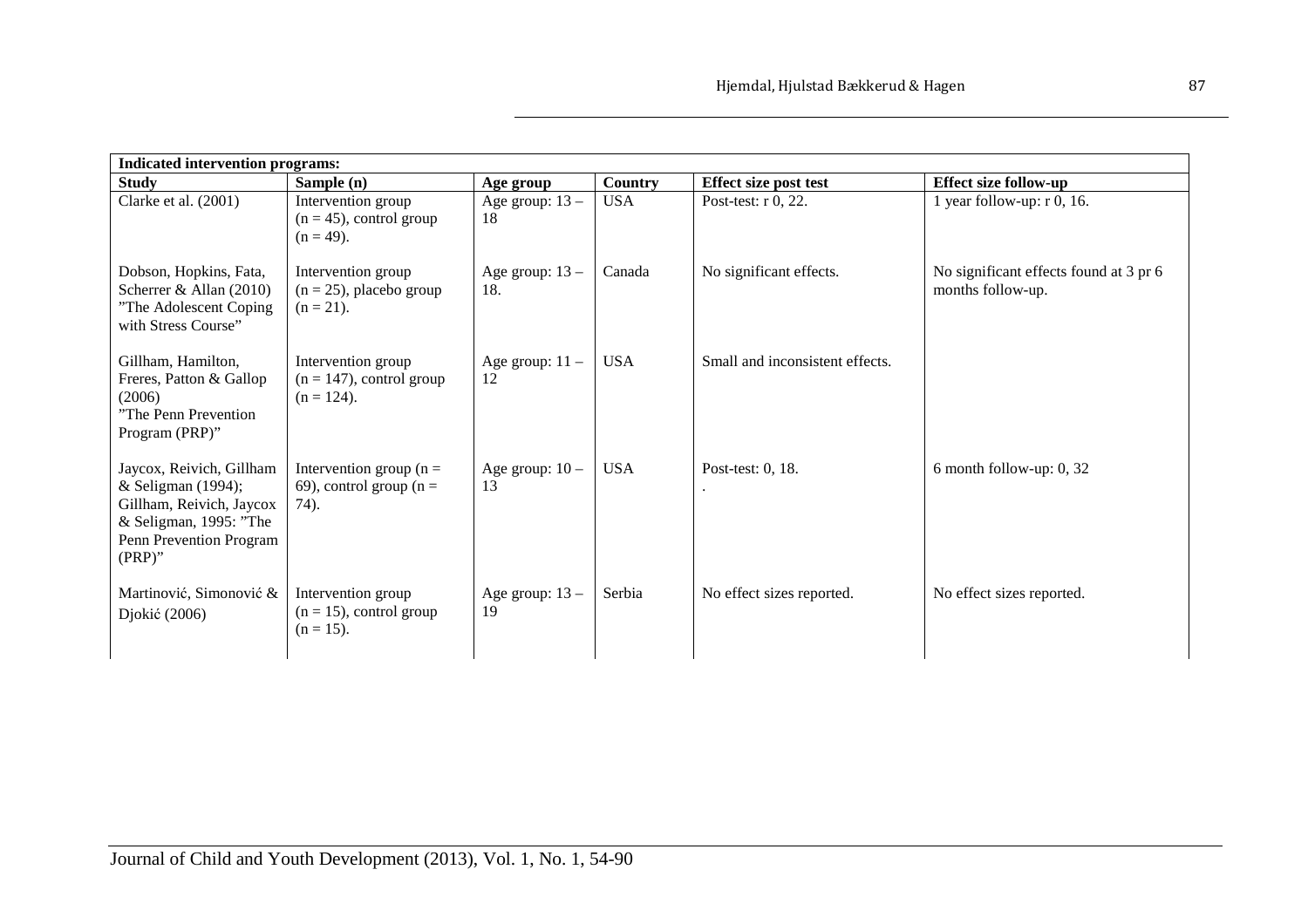| Stice, Burton, Bearman<br>& Rohde (2006)                                                                                 | CBT intervention ( $n = 50$ ),<br>supportive-expressive<br>$(n = 19)$ , bibliotherapy<br>$(n = 28)$ , expressive<br>writing $(n = 27)$ ,<br>journaling $(n = 34)$ ,<br>waitlist control ( $n = 67$ ). | Age group: $15 -$<br>$22\,$ | <b>USA</b> | CBT compared with waitlist post-<br>test: $r$ 0, 48.<br>CBT compared with journaling<br>post-test: r 0, 23.                                             | CBT compared with waitlist; 1 month<br>follow-up: $r$ 0, 28,<br>6 month follow-up: no significant<br>effects<br>Bibliotherapy compared with waitlist;<br>6 month follow-up: $r$ 0, 29.                                                                                                                                                                                                                                                                                                                                                                  |
|--------------------------------------------------------------------------------------------------------------------------|-------------------------------------------------------------------------------------------------------------------------------------------------------------------------------------------------------|-----------------------------|------------|---------------------------------------------------------------------------------------------------------------------------------------------------------|---------------------------------------------------------------------------------------------------------------------------------------------------------------------------------------------------------------------------------------------------------------------------------------------------------------------------------------------------------------------------------------------------------------------------------------------------------------------------------------------------------------------------------------------------------|
| Stice, Rohde, Seeley &<br>Gau (2008); Stice,<br>Rohde, Gau & Wade<br>(2010)                                              | CBT Intervention ( $n = 89$ ),<br>supportive-expressive<br>$(n = 88)$ , bibliotherapy<br>$(n = 80)$ , control group<br>$(n = 84)$ .                                                                   | Age group: $14$ –<br>19     | <b>USA</b> | CBT post-test;<br>compared with supportive group<br>therapy: $0,28$ ,<br>compared with bibliotherapy:<br>0,52,<br>compared with control group: 0,<br>46 | CBT 6 month follow-up;<br>compared with supportive group<br>therapy: no significant effects,<br>compared with bibliotherapy: no<br>significant effects, compared with<br>control group: 0,42.<br>CBT 1 year follow-up; compared with<br>control group: 0, 30, compared with<br>bibliotherapy: 0, 38, compared with<br>supportive group therapy: no<br>significant effects.<br>CBT 2 year follow-up; compared with<br>control group: 0, 29, compared with<br>bibliotherapy: 0, 45, compared with<br>supportive group therapy: no<br>significant effects. |
| Young, Mufson &<br>Gallop (2010),<br>"Interpersonal<br>Psychotherapy-<br><b>Adolescent Skills</b><br>Training" (IPT-AST) | Intervention group<br>$(n = 36)$ , control group<br>$(n = 21)$ .                                                                                                                                      | Age group: $13 -$<br>17     | <b>USA</b> | Post-test: 0, 81.                                                                                                                                       | 6 month follow-up: 0, 61.<br>12 month follow-up: no significant<br>effects.                                                                                                                                                                                                                                                                                                                                                                                                                                                                             |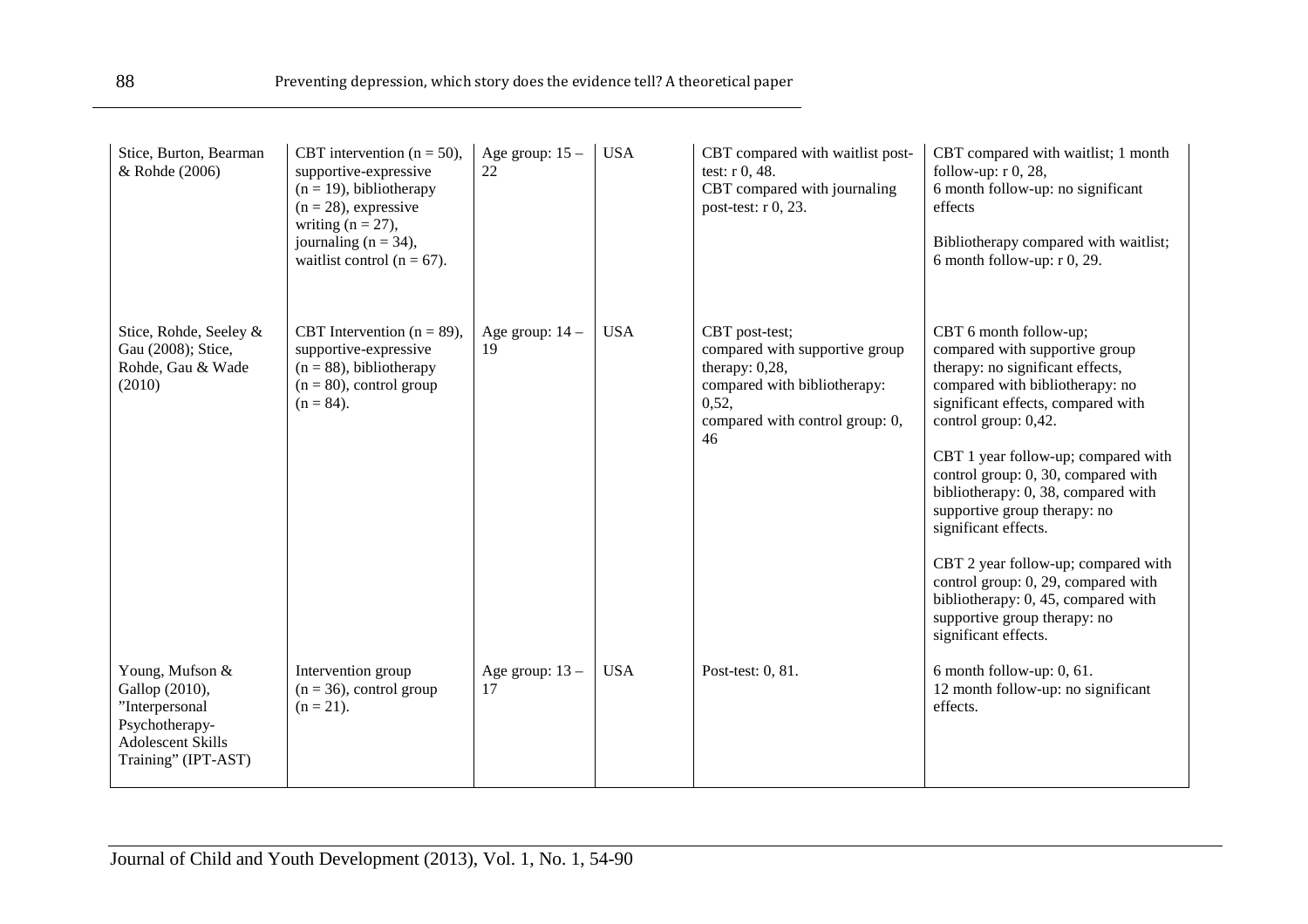| <b>Selective intervention programs:</b>                                                               |                                                                                                                                                  |                        |                |                                                                              |                                                                                                                                                                   |  |
|-------------------------------------------------------------------------------------------------------|--------------------------------------------------------------------------------------------------------------------------------------------------|------------------------|----------------|------------------------------------------------------------------------------|-------------------------------------------------------------------------------------------------------------------------------------------------------------------|--|
| <b>Study</b>                                                                                          | Sample (n)                                                                                                                                       | Age group              | <b>Country</b> | <b>Effect size post-test</b>                                                 | <b>Effect size follow-up</b>                                                                                                                                      |  |
| Beardslee et al. (1997)                                                                               | Intervention group (18)<br>families, 28 children),<br>control group (18 families,<br>24 children).                                               | Age group: $8-$<br>15  | <b>USA</b>     | No effect sizes reported.                                                    | No effect sizes reported.                                                                                                                                         |  |
| Beardslee, Gladstone,<br>Wright & Cooper, 2003;<br>Beardslee, Wright,<br>Gladstone & Forbes<br>(2007) | Intervention group (53<br>families, 69 children),<br>control group (40 families,<br>52 children).                                                | Age group: $8 -$<br>15 | <b>USA</b>     | No effect sizes reported.                                                    | No effect sizes reported.                                                                                                                                         |  |
| Compas et al. (2009);<br>Compas et al. (2011)                                                         | Intervention group<br>$(n = 56)$ , control group<br>$(n = 55)$ .                                                                                 | Age group: $9 -$<br>15 | <b>USA</b>     | YSR (anxiety/depression): 0, 37.                                             | YSR (anxiety/depression); follow-up 6<br>months: $0, 49$ , follow-up 12 months: $0$ ,<br>50.                                                                      |  |
| Sandler et al. (1992)<br>"The Family<br>Bereavement Program"<br>(FBP)                                 | 35 families.                                                                                                                                     | Age group: $9 -$<br>17 | <b>USA</b>     | No effect sizes reported.                                                    | No effect sizes reported.                                                                                                                                         |  |
| Sandler et al. (2003)<br>(FBP)                                                                        | Intervention group (90<br>families, 135 children),<br>control group (66 families,<br>109 children).                                              | Age group: $8 -$<br>16 | <b>USA</b>     | Boys: no significant effects.<br>Girls post-test: no significant<br>effects. | Boys: no significant effects.<br>Girls; 11 month follow-up;<br>internalizing symptoms caregiver<br>rapport: 0, 24, internalizing symptoms<br>self rapport: 0, 61. |  |
| Wolchik et al. (2002)                                                                                 | Intervention group Mother<br>Plus Child Program ( $n =$<br>83), intervention group<br>Mother Program $(n = 81)$ ,<br>control group ( $n = 76$ ). | Age group: 9 -<br>12   | <b>USA</b>     | No effect sizes reported.                                                    | No effect sizes reported.                                                                                                                                         |  |